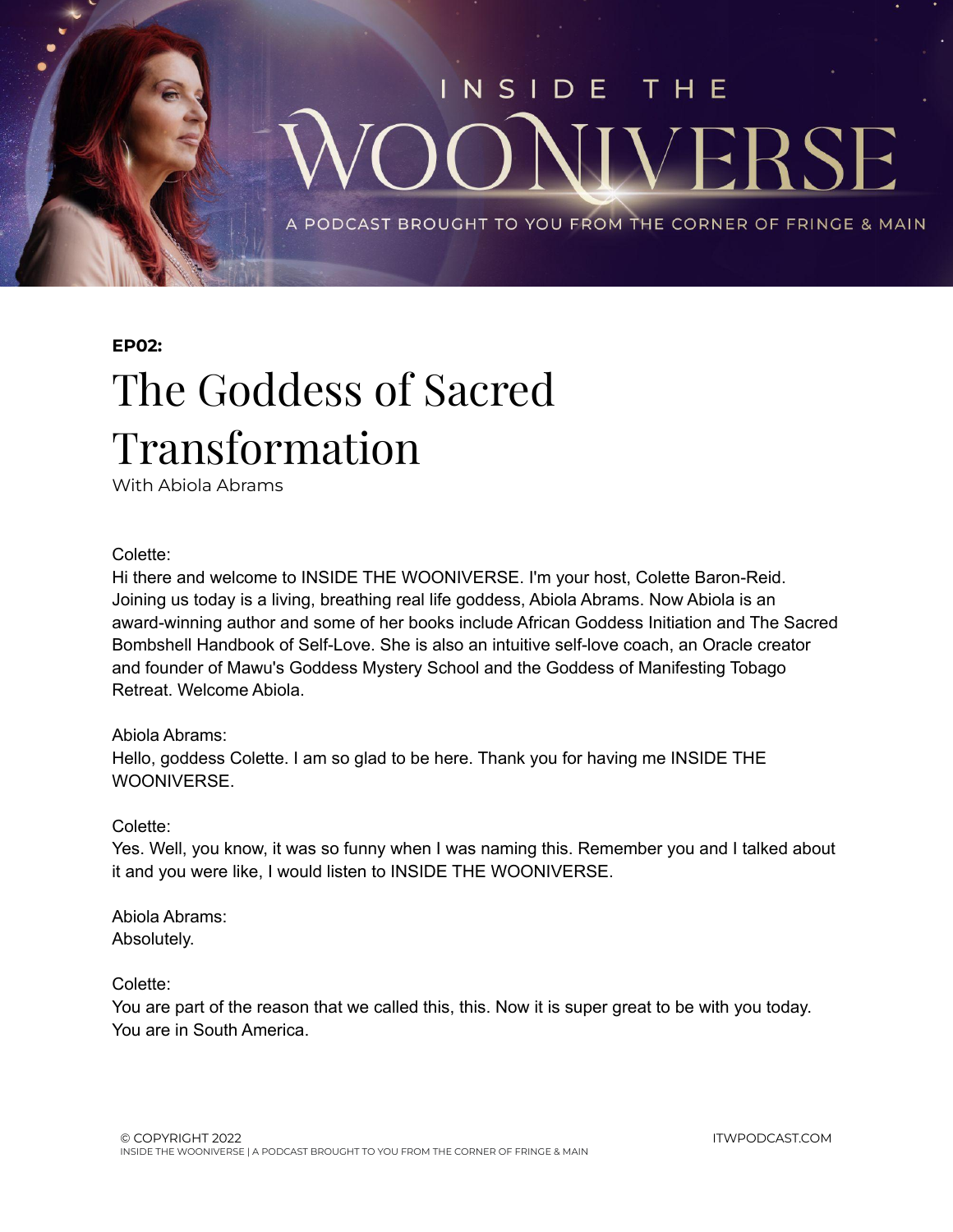

### Abiola Abrams:

Yes. Just to give you a heads up, you may hear the odd rooster, dogs barking, cows and horses. Who knew that rural Guyana, South America would be louder than Manhattan in New York City?

### Colette:

Okay. It's so great to be with you here today and so fun if we have the odd rooster joining us on our podcast, but let's go on a journey. Especially for the listeners who are meeting you for the very first time. You began where?

### Abiola Abrams:

I was born and raised, goddess Colette, in New York City actually. You would think that there wasn't the odd rooster in New York City but there actually was. I'm a first generation American, first person in my family born in the United States. My parents were born in Guyana where I am. And so they did things the Guyanese way. So for a time there was a chicken in my backyard in New York City. If there's one thing kids love, it's being weird and different from everyone else though. It was a bit of a challenge not only because my family was different, but because it also became an issue in my neighborhood. My whole family was kind of bullied by a lot of other families in our neighborhood, often told to go back to our country and that sort of thing. And so it's one thing when, as a kid, you can adjust to being bullied and being different and all of those things, but my whole family was actually bullied, which was quite challenging.

### Colette:

That's hard. That's really hard. How did everybody manage over time? Because you have really strong, pretty amazing parents. How did you evolve from there? And obviously you were driven towards the arts as a means of self-expression. Can we chat a little bit about that and explore that a little more?

### Abiola Abrams:

Yes. As you said, my parents are amazing. Anyone who's around me for longer than five minutes knows that I extol the virtues of my parents, or as I say, the well-meaning folks who raised me. Some of the things that made us very different from other people in the neighborhood was for example, when you came into my house, there were altars present.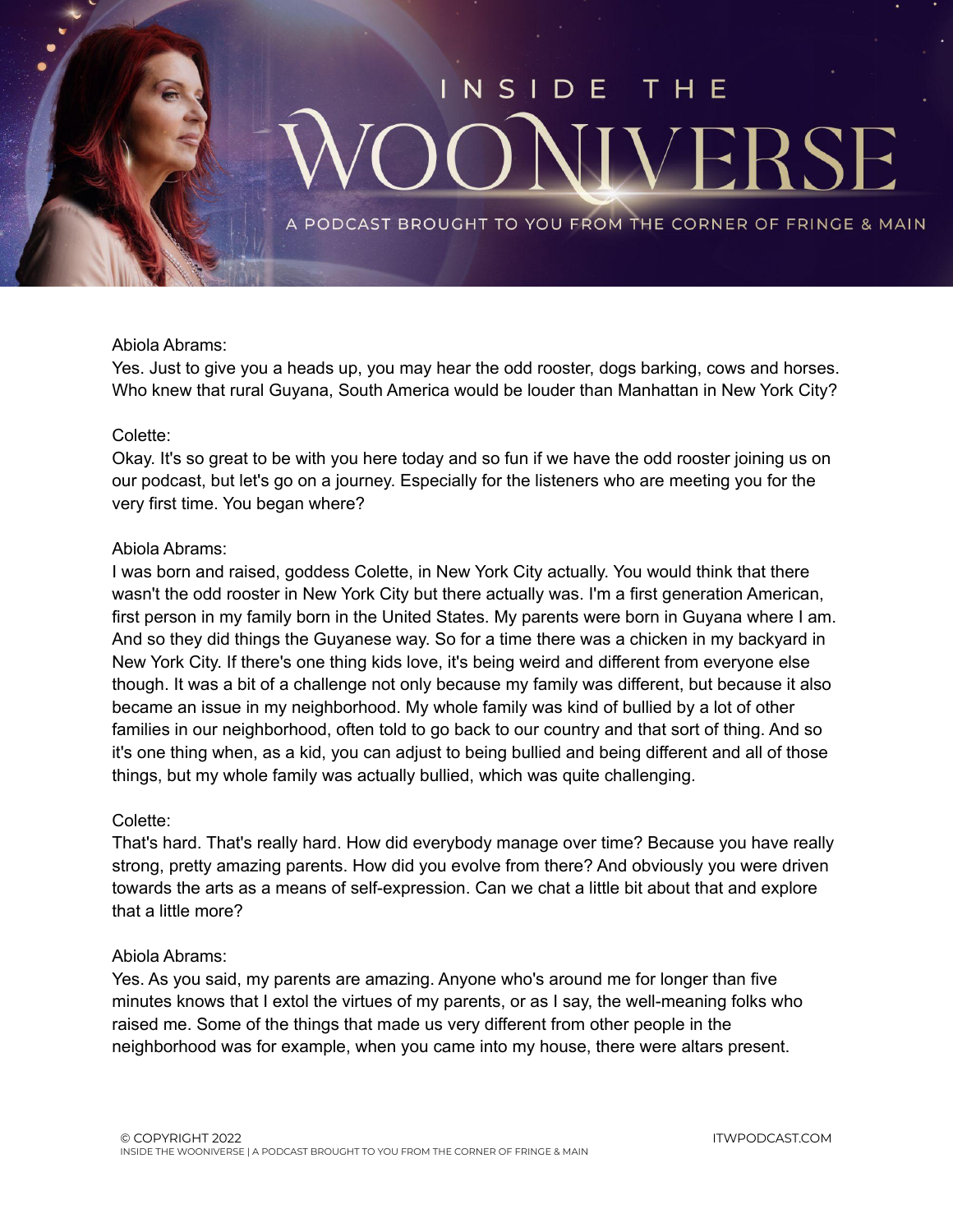

You had to take off your shoes. My father as a minister was exploring alL these different relationships with different spiritual systems. Doing yoga for example now, which is commonplace, there's yoga in every corner, but yoga in the '80s for a Black man from Guyana, doing yoga was strange to people. One of the ways as you said that I sought to clean my voice was poetry, which naturally for me, growing up while hip hop music was growing up in New York City became for me an expression through music, through hip hop, using the power of words.

I was in a group with friends of mine named Females Beyond Control, FBC, which I see as very much a straight line from Females Beyond Control to being a hip hop artist in that group to being an author, to being an author. And so I at the time I was also journaling, I was also writing stories. My parents are both writers. My dad is a self-published author. My mom would write her stories for us, but she has not been published yet. And so the power of the word, they're also both multihyphenates and teachers. The power of the word for me, I love words and that was a key part of my creative expression. And so the beautiful thing that happens for any of us who've been outcasts or outsiders or any of that is the moment where you realize, okay, I'm not going to fit in any way so I've got to just figure, I've got to just be me.

There was this Toni Morrison quote that I'm now remembering that was in one of my little journals that I had that I clung to and I forgot it until this moment. It was something like, "She had nothing to fall back on, not maleness, not whiteness, not ladyhood. And so she very well may have invented herself." It was something to that effect. Yeah, those words. And hopefully it is great ancestor's, Toni Morrison, as I'm just remembering it now. Those words, when I read and heard those words, it was like, that's me. I get to invent myself.

### Colette:

That is so profound because there is no one like you, I don't know anyone like you. I mean, you are a true, amazing, unique human being and I love this. I want to bring in the thread of divination into this conversation. I've always noticed a relationship between poetry and divination, right? I'd love to hear your thoughts on that given that the two move parallel in terms of how they help us speak to who we are, reflect on where we need to go, etc. I'd love to hear your view on that.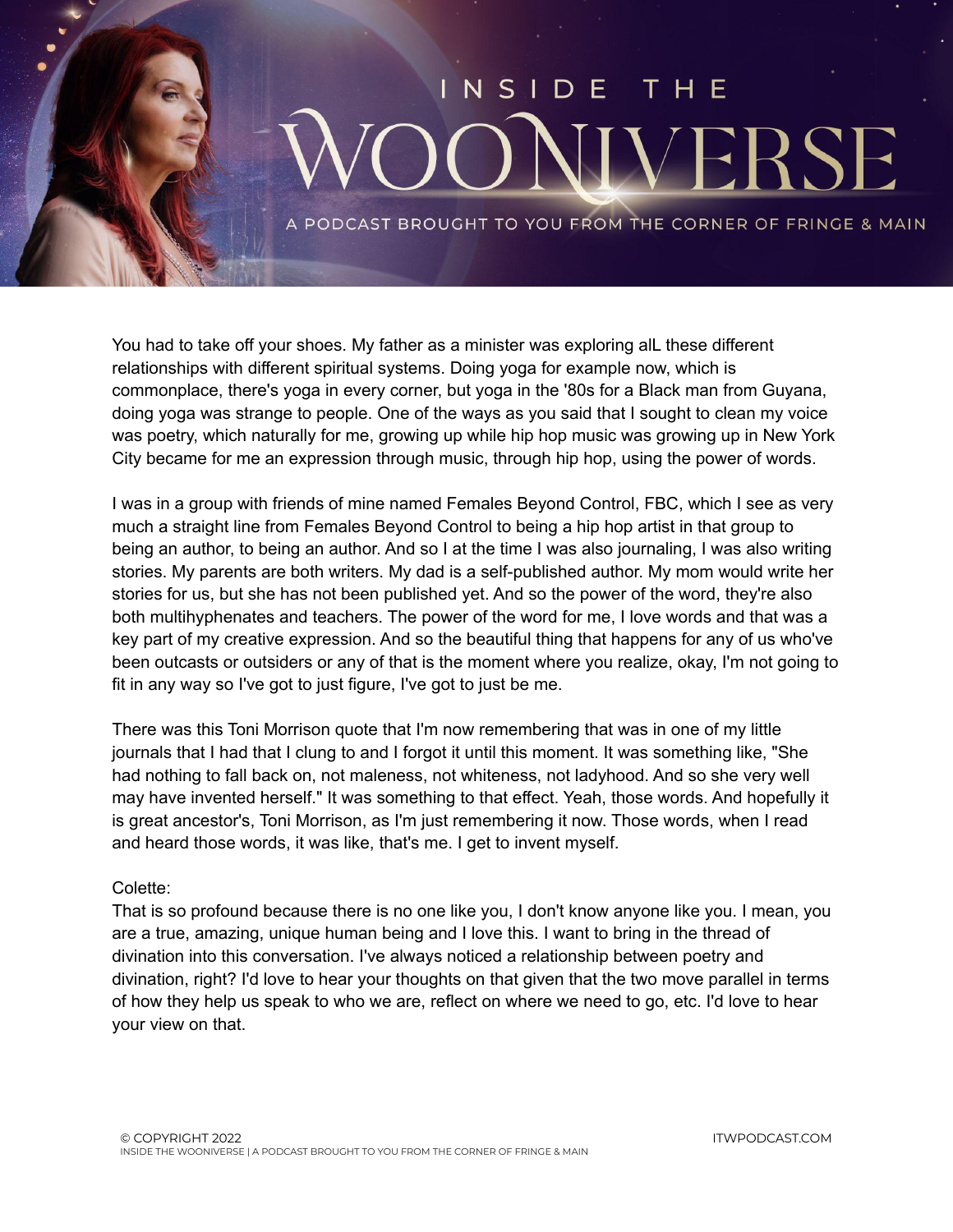# NSIDE VERS

PODCAST BROUGHT TO YOU FROM THE CORNER OF FRINGE & MAIN

### Abiola Abrams:

Oh my goodness, goddess Colette. Now I just have to just say something to the audience about just the question that you just asked me. The beautiful thing when you find your soulmate tribe, when you find people like the way that Colette and I magnetized toward each other and manifested each other in this big, beautiful world is that the things that you thought were just so weird and abstract about yourself like they get, and you're like, oh my goodness, someone else thinks this too. So just thank you for that, that question. I didn't know that anyone else saw that and felt that. My cards for me and any Oracle card system or tarot card system, I see it as a communication device, as a way of us being able to download messages from the divine. And poetry is literally like the way that the universe communicates with us, the language of the universe, and it's the same with the cards.

When I see cards, whether they are my own or someone else's, cards that I resonate with, I should say, I see the image on the cards with the words and the name and the number, whatever is there. It forms a poem. It is a poem. It's literally like a poem that leaps off in a clear way, a clear form of communication, a clear messaging that is a download, a transmission. It is absolutely poetry. There's poetry in everything that I do. In my last book, African Goddess Initiation, there's poetry in my books before then. My first book was a fictional book. For some people, it doesn't make sense like, why would you write fiction? Absolutely. It was a fictional self-help book because I have this love affair with words, with poetry, with communication, with the universe. And the way that sentences go together is the same way for me that cards go together. When you do a card spread, it's a full, it's a sentence. It's a paragraph, it's a poem.

### Colette:

Yes. And so this is why, yeah. You didn't know that I thought this way too. Now you do. Because I also love words and I think what I have noticed in your work is your lyricism. That is what always struck me and why I loved your work so much. It made perfect sense that we ended up to be connected to each other because there is a quality of language that I think most people don't realize that we tap into. Abiola, tell me, you have the most amazing saying and because you and I both love words, and I know the people listening and are magnetized to this amazing conversation with you may love words too. What do you think words do?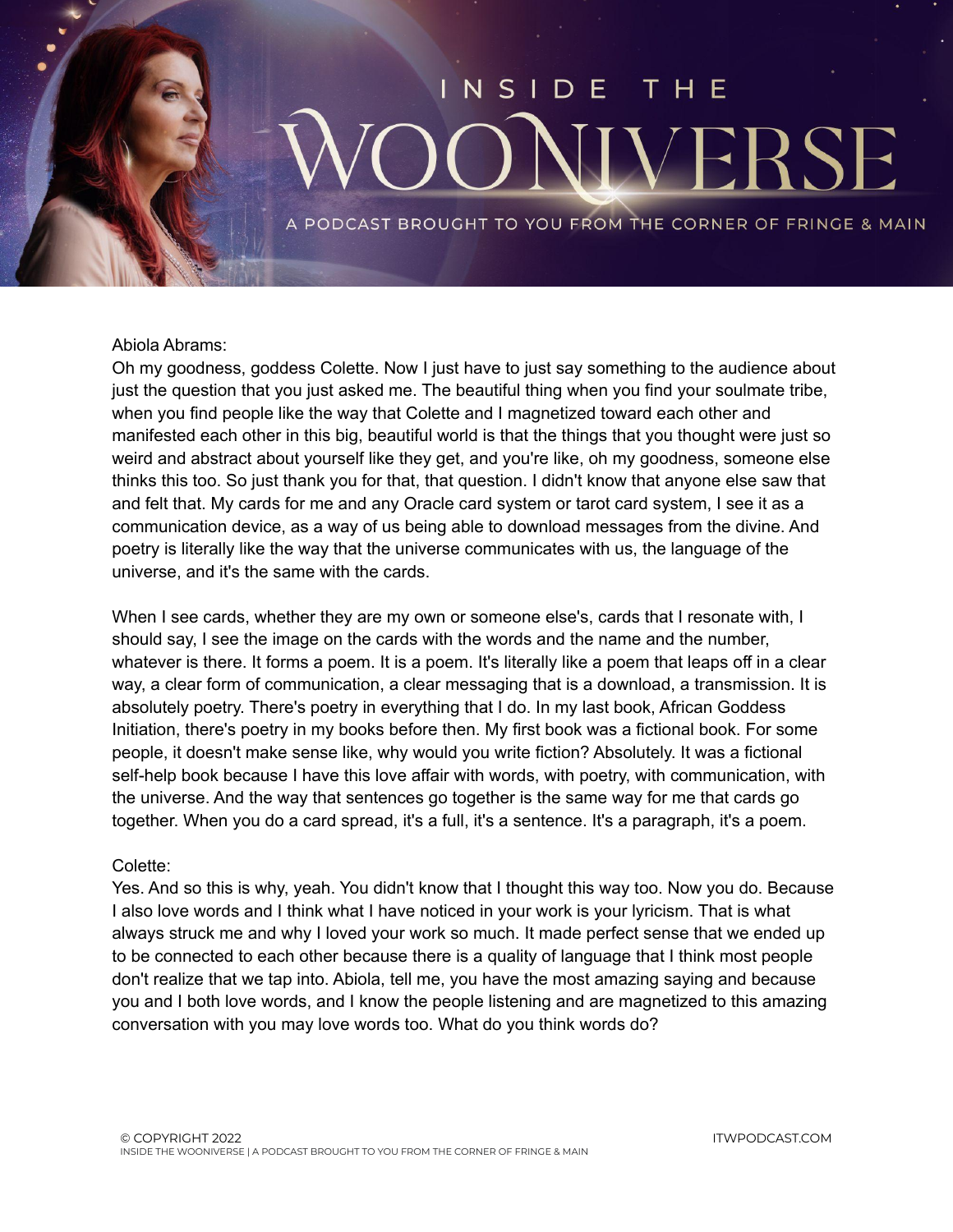

### Abiola Abrams:

Every single word that we speak casts a spell. So right now-

### Colette:

You know, I just felt everyone energetically out through our universe get nervous like, oh my goodness, what did I just say?

### Abiola Abrams:

Everything that we are speaking, words are spells in our mouth. So you're casting spells over your life with the words that you speak. Our great ancestor Louise Hay talked about this with her importance of affirmations for example. We are spell casting. That's what affirmations are. They're spell casting. You are casting a spell, so be discerning about the words that you speak over your life and over the lives of those who you love and adore. Every word you speak is casting a spell.

### Colette:

I love that. And I love how the streets got louder when you said it. That's what you just said, you're spell casting and then went [inaudible 00:10:04].

### Abiola Abrams:

Yes. Yes. We are creating poetry right now with the streets of Guyana, with everything that we are hearing around us. You know? So I believe that firmly. When the rooster is chiming in and the donkey and there's a horse and buggy that comes through, and there's an ice cream. You'll hear from where I live, there's an ice cream man who comes through on a truck for most of us. There's the same music here, but he's on a bike and he's got the ice cream thing and it's the same exact Mr. Softee music and he's on a bike. We're in concert, we're in concert right now with everything, everything.

### Colette:

Yeah. I love it. And you know, I think our conversation today also reminds me that a lot of people who see themselves on a spiritual path believe that everything external to us needs to be calm in order for us to be happy or peaceful, etc. That there's such a relationship between what we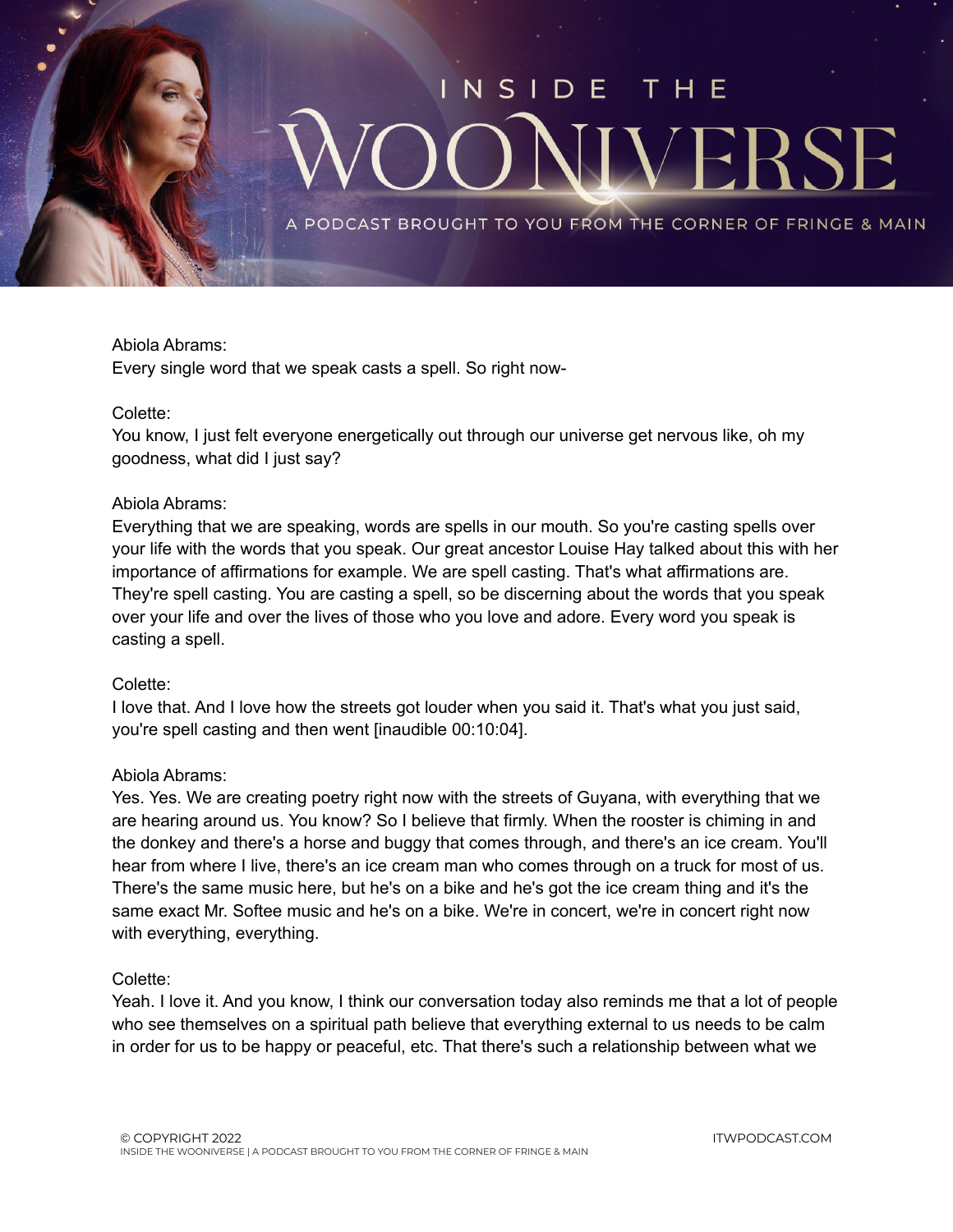

think we need in the outer world. You're sitting in the most outrageous fabulous chaos and we're talking about these really important things and the world does not have to behave.

### Abiola Abrams:

The world does not have to behave at all.

### Colette:

Okay. Now, I would like to take that thread back a little bit. Right. When I look back on your journey through needing to "figure yourself out," and then determining that you could invent yourself. And then you had hip hop as a first expression at the same time, because I know you were introduced to divination before that. Right? The two kind of went side by side because it's a way for us when we use language, language itself is oracular. When it is used in such a way that it elicits our spirit, there's a quality of that nuance, which I think is missing in the way we communicate with each other these days. I think that, so that's why I love your cards. Your book was so profound because of that poetic quality, because poetry is an invitation to the soul. Would you agree?

### Abiola Abrams:

Yes, it absolutely is. It absolutely is. When you start to see things as poetic, when you start to embrace the poetry of the world, you see it all around you. Poetry is absolutely an invitation to the soul. And as you said, I was introduced to divination before that. Actually my first divination system that I used was the runes. It's interesting because then I would make my own runes on paper until someone told me that I shouldn't or couldn't have access to runes because culturally it was out of alignment, which I totally disagree with now. But at the time I was like, oh, okay, well I don't want to do anything that's out of alignment. This person is saying this and so I shut it down.

But before we get to that goddess Colette, I want to just go even further back. I just remembered before then, before even using runes, my very, very first divination system was watching my mom who would open. I forget what they were called, but she would get these. My mom is a devout Catholic and she would get these things, these little booklets in the mail and people probably know what I'm talking about. When you open them to a teaching, that's divination. So folks who are biblical, for example, who open the Bible and just find a teaching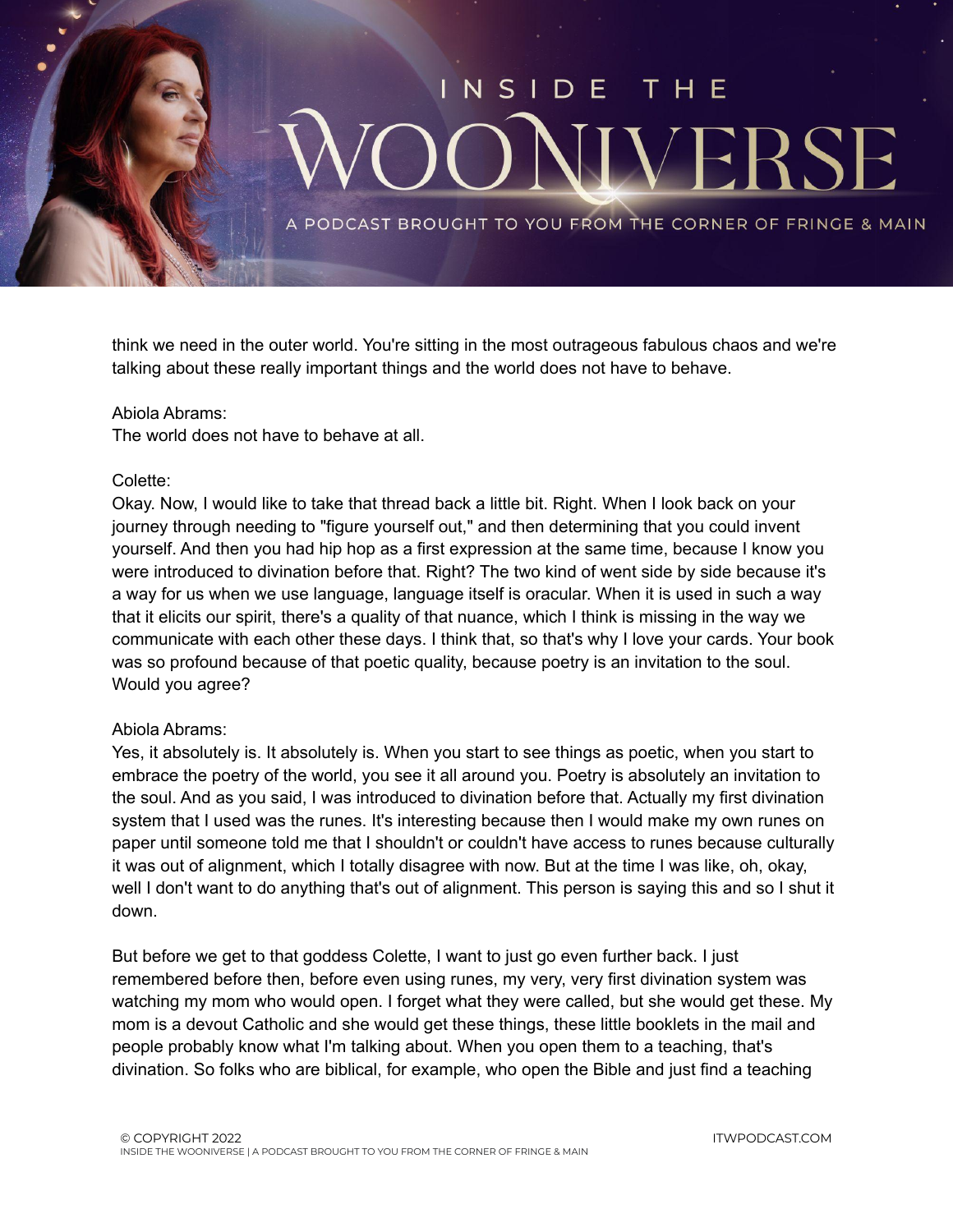

Colette: Bibliomancy.

### Abiola Abrams:

Yes. It's bibliomancy, yes. Yes, absolutely. And so that's divination. A lot of folks, it seems like, oh wait, it's a leap. But for many of us, you've been doing this but you just didn't know what you were doing, that you were doing divination.

### Colette:

Oh, I love that. I love that and it's so true. It's so true. You are an extraordinary intuitive, I've seen you work, I've been on stage with you. You are amazing.

Abiola Abrams: Thank you.

### Colette:

Do you have any remembrance of when you had a big intuitive hit and you realize, wait. And I know you shared this that you felt weird, right? You had all this ability. Give me that moment. If you can remember one or maybe a couple moments where you were like, whoa, this is real. I have to pay attention to this. What was it like?

### Abiola Abrams:

Yes. There were of course many different times. I'm from a family where it's not weird to be intuitive. At this moment, my mom may be on the phone with my aunt Bobsie and they're talking about their dreams and what you dreamt and what it meant. All of those things are very much a part of the culture that I was born into. One example that I can share is when I graduated from college and co-created a hip hop theater show called Goddess City, which again, straight line from there to here. At the time, at first I was calling it something else. I had a different name for it. I had been kind of dreaming these ancestors and dreaming these women and dreaming these goddesses who I saw as a part of the show. When one of the women who didn't even end up staying and being a part of the show but her only function was that she said the word goddess.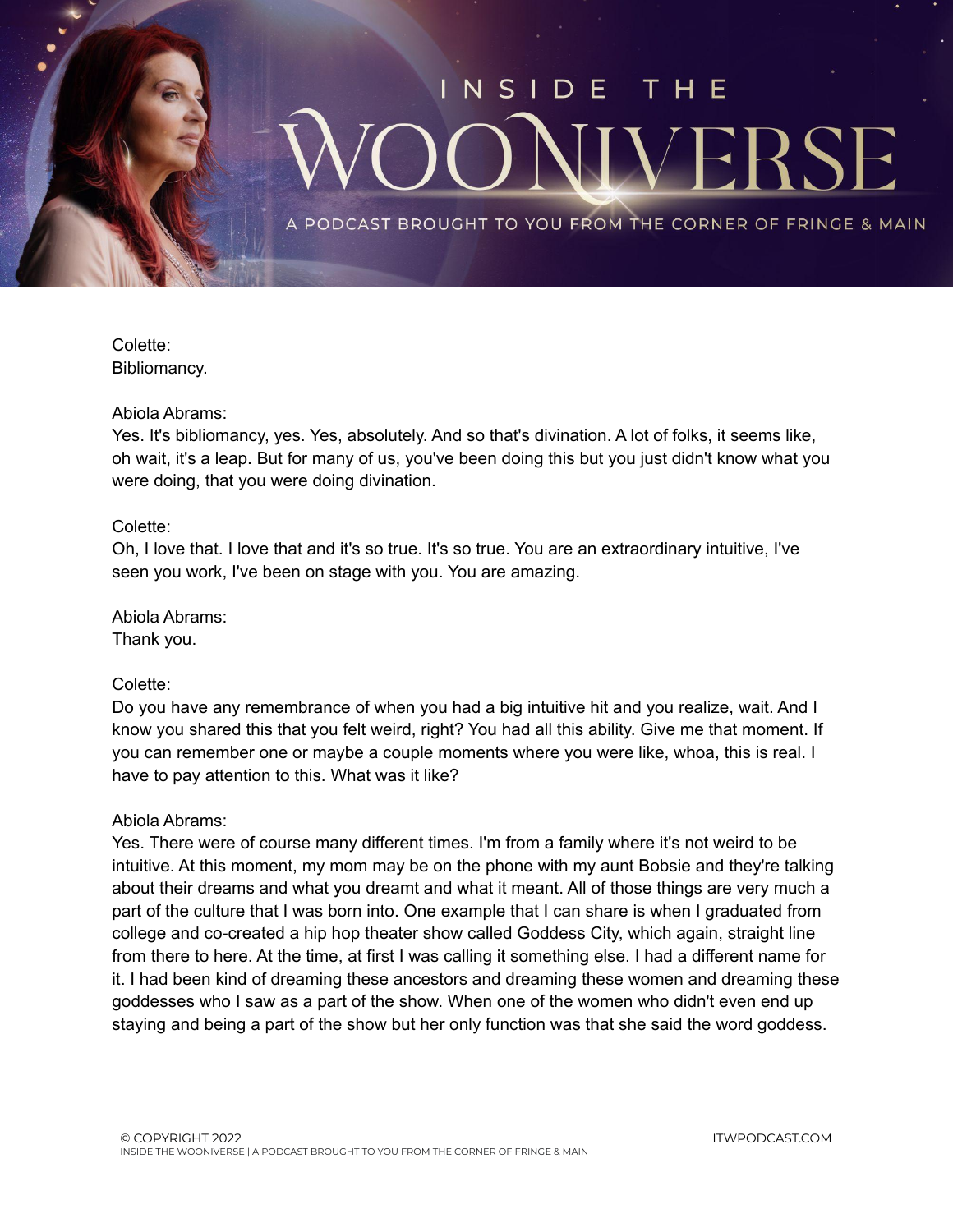

Which for me then illuminated the poetry that I had been dreaming and made it clear what I had been seeing and actually set me on a course for the next 20 years of my life and beyond because has awoke everything that I had been seeing and dreaming and thinking about and talking about. But again, hadn't put the language to it, and then with the word goddess, it was like, oh my goodness, that is what this is. That's what's going on. And so that was one of many times when my intuition then matched up with the exterior world and seeing, oh my goodness, this is real. But as you know, this happens on a daily basis when Colette and I were on stage together in Arizona. Our cards started communicating with each other. I can't remember, but it was something like I pulled a card that alluded to truth. She pulled a card that said true. It happens. You cannot make this stuff up, as I say 20 million times a day.

### Colette:

No, and it's so true. Didn't you, just to bring it back to that show that you did, isn't it now in the history book?

### Abiola Abrams:

Yes, it is. Goddess City, which I co-wrote with my friend, goddess Antoy Grant. It is in the history books. It was published by University of Michigan Press in a book by Dr. Daniel Banks about the history of hip hop expression through theater. It is documented as the very first hip hop theater play ever, ever, ever. Yes.

### Colette:

Wow. What an accomplishment, what an accomplishment. I just love it. I just love it. Let's talk about your book, African Goddess Initiation. You invite the reader into sacred spaces that was really important, and into the spiritual rituals of your ancestors. It was an extraordinary experience. I mean, the book is an experience. It's not even something you read. It's something that happens. Tell me a little bit about that.

### Abiola Abrams:

Yeah. As you said, it's not something that you read. It's something that you do. It's a book that you do. It's about ritual and developing a relationship with the divine. I love that you were so receptive to me sharing this work with you. You gave me the most beautiful review and shared your thoughts with me personally and privately before it was out in the world. I'm so grateful for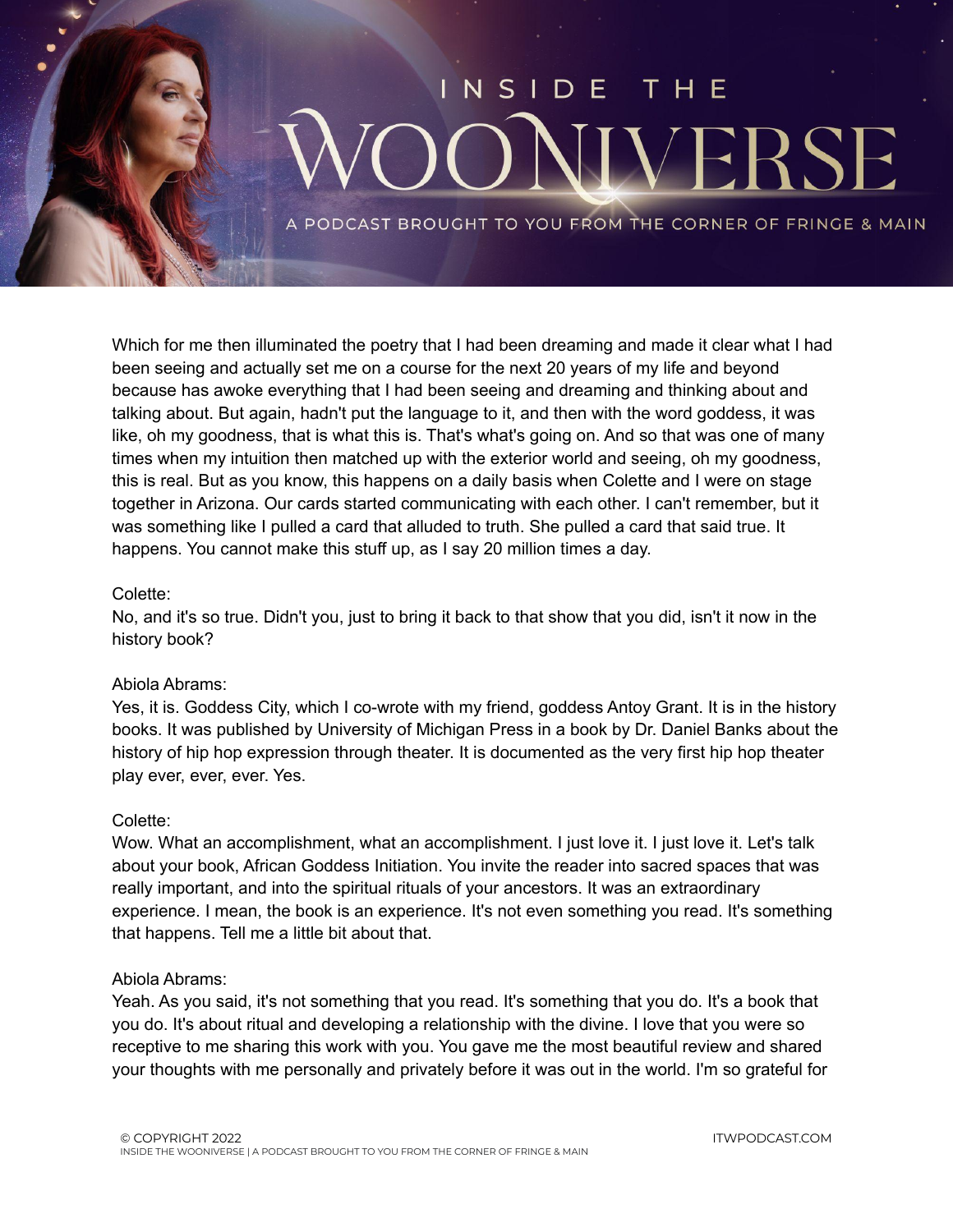

that. Thank you my sister. But I can't take credit. I can't take credit for being the person that said, hey, this should be out in the world and shared. The divine said to me. There was a time, I will share with you openly and honestly, there was a time where I felt like, well, no, this has to be just for these people. This has to be just for, you know, when I was very judgmental about who was allowed what?

And of course there are some practices, there are some parts of Kabbalah for example, that I don't have access to on a heritage basis. But it was spirit. It was the ancestors that said to me, no, no, no, no, no. My daughter, we choose. We choose who joins the sacred circle. You do not own deities. You do not own the divine. You cannot contain the divine. This is sacred medicine. As you know, as a generous, loving giver of your sacred medicine, goddess Colette, if you have sacred medicine, something that you believe can enhance the lives and improve the lives of others and you don't go knocking door to door shouting it from the rooftops, then you're doing the same thing like that big pharma and all of these companies do that try to contain and limit access to medicine. That's what these rituals are. They are sacred medicine.

This is me downloading me, channeling me, transmitting what my ancestors have gifted me with and gifted us all with. I know that I benefit, as I said from Jewish Kabbalism. I benefit from Feng Shui. I benefit from Hinduism. I work with Hindu goddesses. I benefit from Chinese Daoism. I benefit from so many different cultures and how magnificent... There's the rooster.

Colette: There's a rooster.

### Abiola Abrams:

Rooster is agreeing. I benefit from the sacred medicine of so many different cultures. I'm honored that my ancestors, that spirit chose me to transmit this sacred medicine of theirs to say, here, world, you can benefit from this medicine as well. Yes. Rooster, tell them. Yes.

### Colette:

The rooster is really enjoying this conversation. Yeah. You know, and I think also the book is an invitation to really learn more. I really want to go back to when you said that you were told you weren't allowed to do runes because you had no cultural connection to runes. And yet runes as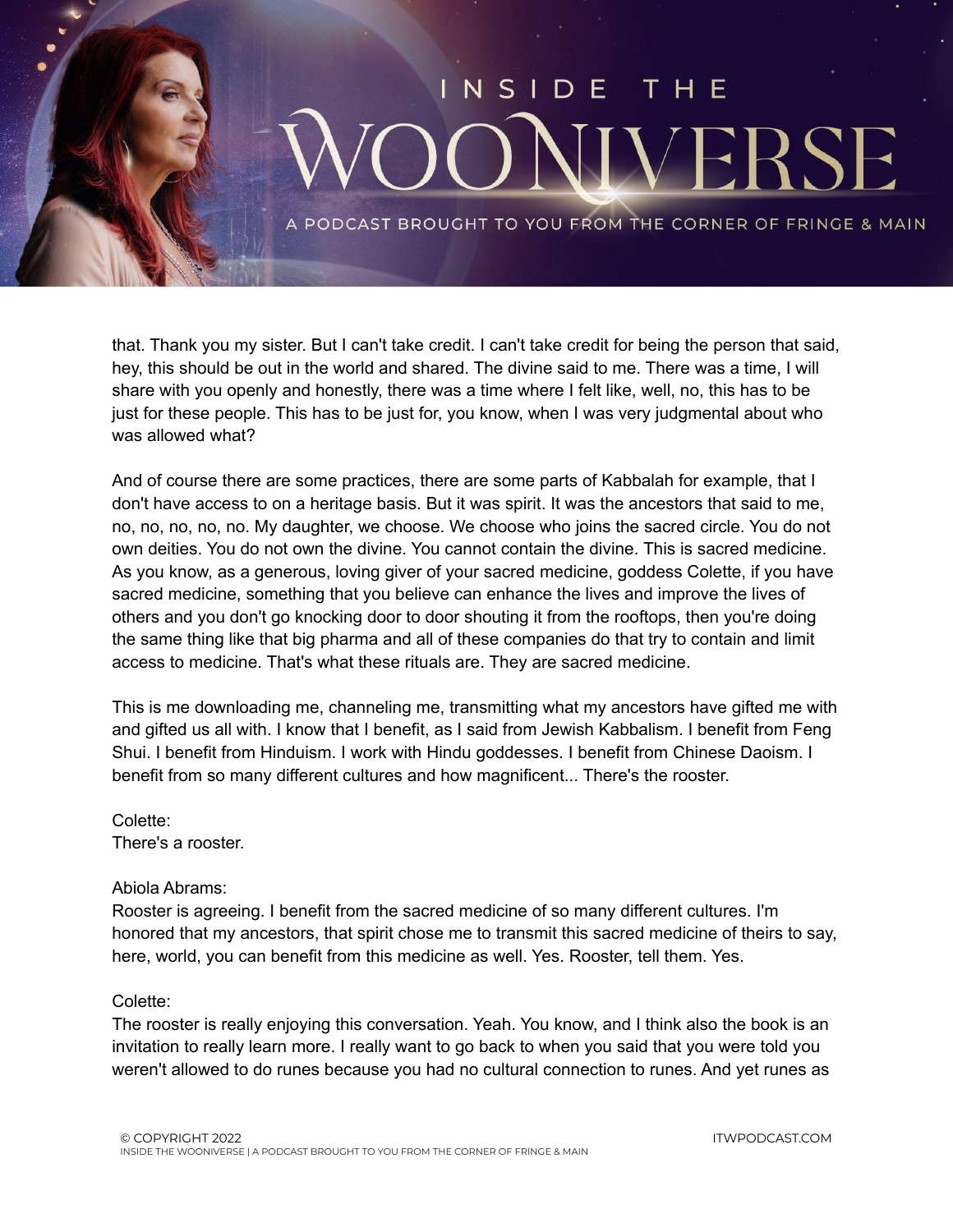

a divination system is available to all of us. When you have great respect for what it is and where it comes from, it's different. But you are also right when you're saying we don't have access to everything. I certainly don't have access to everything nor should I. But this is also an invitation for us to get more education about cultures we don't know much about potentially. Right? It's like a person who doesn't know this. I think you made a comment once when you said it brings this to right size. When you have like African Goddess Rising, your Oracle card deck.

### Abiola Abrams:

Yes. African Goddess Rising. But you have to say it this way, Colette, you have to say African Goddess Rising.

### Colette:

Okay. African Goddess Rising. Rising. It's that same sort of thing. It's like, let's all come up with it. You bring it up. There's a sense of uplifting us and giving permission for us to be in reverence to. I think that's what I most got out of both your book and your Oracle cards. This is a beautiful education. If you don't know much about these cultures, go look and go learn, right, and see the beauty of others that you may not know about. I think that was, I found the way you were so poetic about. Again, we go back to the poetry, the poetic quality of here, here, come learn, basically what it was saying. You have permission, you have permission.

Abiola Abrams: Yes.

Colette: That was really something.

### Abiola Abrams:

Yes. I think that is a really important part of our discourse today. You know, that a lot of times we have these conversations and it feels like it's black and white and either or thing. The way that it was given to me, the way that it was gifted to me by my ancestors specifically is that this work, it is an encyclopedia as someone called it of African goddess magic and knowledge. It is also at the same time a love letter to Black womanhood, a love letter to women who look like me who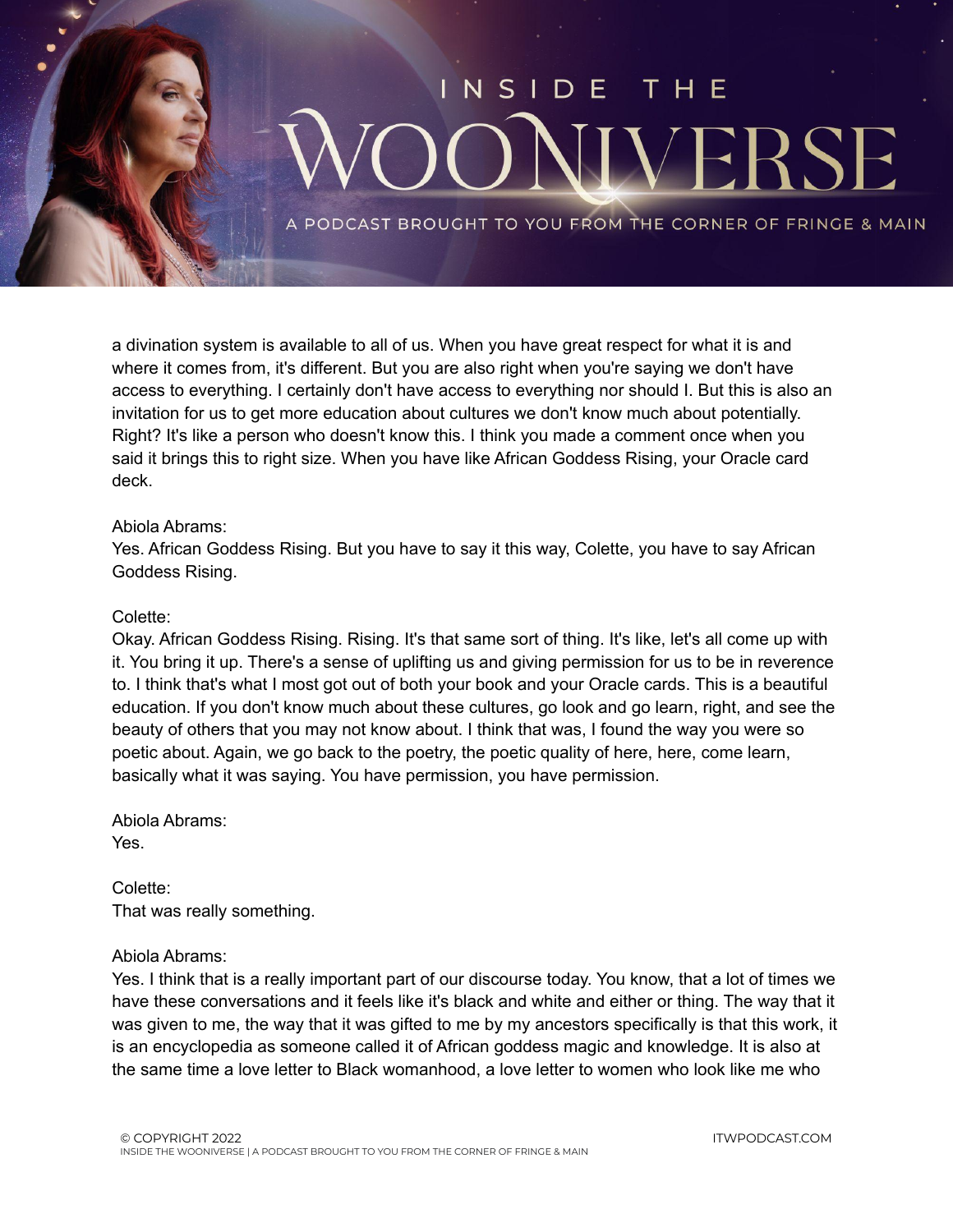

didn't feel like they fit in. It can be that and at the same time be a book that gives sacred medicine to people who are not from my culture, who don't look like me, but who are looking for say a grief ritual or a self-love ritual, or a specific relationship with a specific goddess. It can be those things simultaneously.

### Colette:

Right. Yeah. Because again, this is something again so generous of you. I know that you're saying it's not you, it's your ancestors and your goddesses that came through and say, no, this has to be for everybody. But I feel again, still quite humbled by the fact that you have done that and that we have permission to read it and to learn. For me, it was learning. It was really about learning for me and understanding and having a lot more respect and reverence for what you were doing. It's phenomenal.

### Abiola Abrams:

I just want to just add this really quickly that African spirituality was purposefully demonized for a very long time. We see that reflected in Hollywood. We see that reflected in various places in our society. And so I am honored and humbled that this work does some of that, the lifting of illuminating and gifting people with this knowledge.

### Colette:

Yeah. It's something, it's really amazing. Okay. Now you coined the term womanifesting. Okay, womanifesting. Can you share what the concept means with our listeners?

### Abiola Abrams:

Yes. There's a lot of talk about manifesting in the quantum. I say all the time, science is catching up with spirituality. You and I have talked about this, right? And so there are a lot of people now who are teaching quantum manifestation, which at first glance may look like, oh, wait, that's something different. They teach and share about shifting into the quantum, shifting, and the parallel universes that are happening and all of those things when it comes to manifesting. For me, womanifesting is all of that and having a relationship with the divine. It is very, at least from my worldview, very patriarchal to have a wham-bam, thank you ma'am relationship with the divine where it's like, yes, of course we can just manifest and you can learn how to shift and switch into being able to magnetize toward you the things that you are wanting.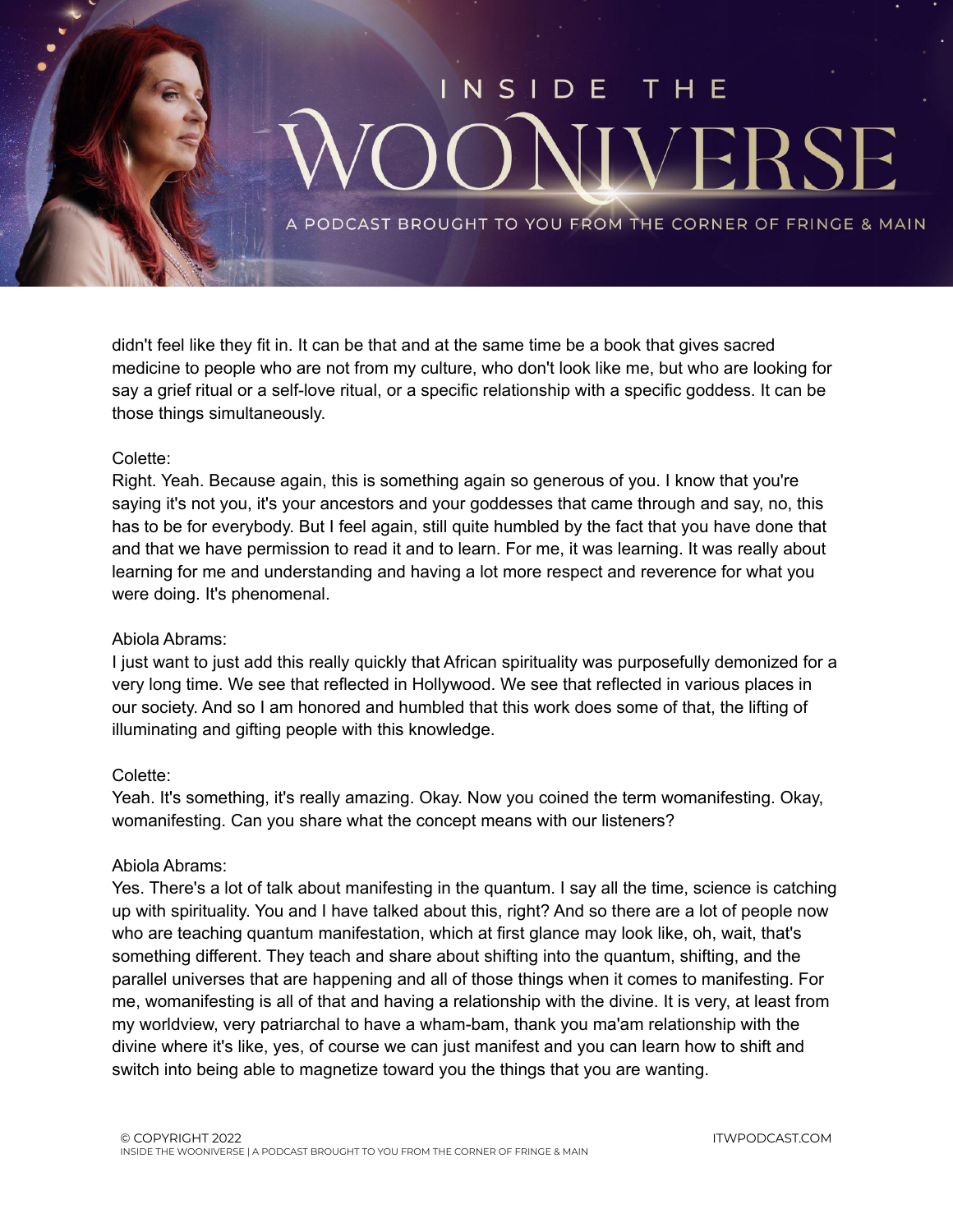

Womanifesting is us having a relationship with the sacred because we are sacred. So it's not a wham-bam, thank you ma'am, here's what I want. Transactional relationship. It is a relationship where we are including altars and veneration, the dance and the poetry of our Oracle cards and the communications that we are having with the divide. It's a completely different thing, a completely different thing energetically.

### Colette:

Oh yes. And I so much of an agreement with that. I love that you put that in there because it is very much about the sacred. It's not about the form, right? It's really about releasing the form and really being reverent with the essence. It's always in service. That's the other thing, relations are about service. It's not about getting. It's about becoming, right? It's different.

### Abiola Abrams:

Yes. Oh my goodness. Yes. Yesterday, for example, in my mystery school, we did a service to goddess Oshun. I showed the Mawu sisters in my mystery school how to create an offering to this goddess on your altar and the energy. She's a goddess of love and beauty. The energy was just so high vibrating, so high afterward because we had shifted. We had created a quantum leap. We had shifted the very tectonic plates, which is what I believe that happens every time we say yes to ourselves, every time that we fall deeply in love with ourselves. The rooster agrees every time that we awaken to ourselves.

### Colette:

Oh, I love that. I think they're saying when two or more are gathered in my name, there I am. Right? There I am.

### Abiola Abrams:

There I am. Yes. One of the things that you and I have in common with the conversations that we've had is that we get that. We see that, that it's not separate. That how you do anything is how you do everything. That everything is sacred. Everything has the divine in it, even things that seemingly do not, it's all good. It's all God. It's all magic. It's all sacred. It's all quantum. It's all, you know.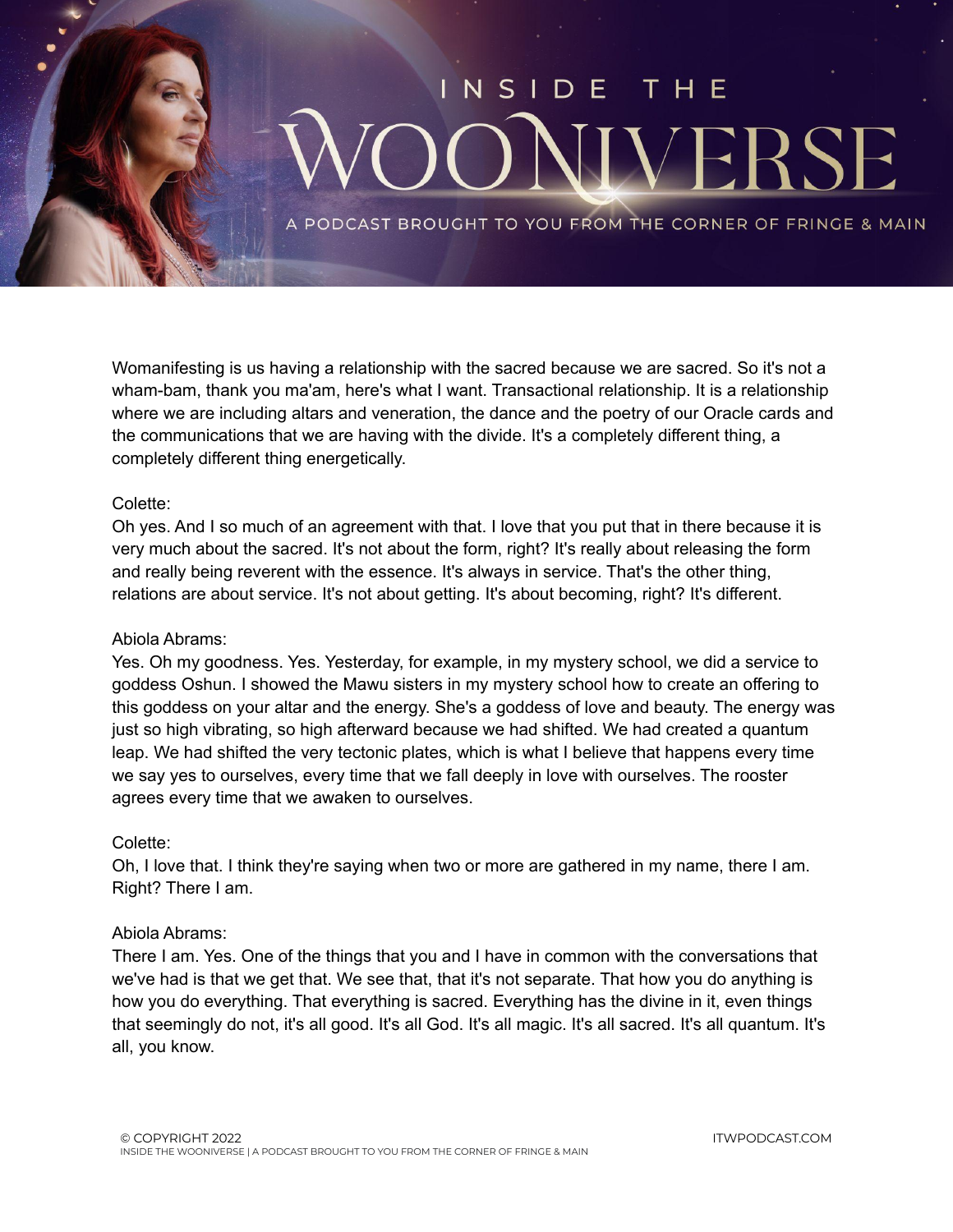

Colette: Yup.

Abiola Abrams: Yes.

Colette:

The all is in the small, right? That the all is in the small at all ways. Your work is mostly for women. What are some sacred rituals you wish more women did for themselves? I'm correct in saying your work is mostly for women, right?

### Abiola Abrams:

Absolutely. I am not for everybody. I am very clear about that. I speak specifically to women and I have added and enlightened men. For example, this past weekend, I did a goddess workshop for the college of psychic studies. There were some of the enlightened men there. But I'm speaking to women and I made it clear to the men like, okay, you are here and you can benefit, but I'm speaking to women. One of my favorite rituals is the Sweetening Jar Ritual, which most people know from African American Hoodoo, but it is also a practice that is done throughout the Caribbean in many different African diasporic spiritual practices. The way that a sweetening jar is done at its most simple is if there is something that you are wanting to sweeten in your life, say your relationship with yourself or your love life or your career or your relationship with abundance, you use this sweetening jar.

I'm going to explain how to do it in a second. I first wanted to share that a lot of people use this as a love ritual. When it comes to love rituals, it's imperative that I point out, I'm not in favor of any manipulative magic, anything that feels like you're trying to make other people do anything, that is not what this is. First, do no harm. That is not what this is at all. So I love doing this as a self-love ritual. What you begin with is what you have access to. That's what our ancestors did. You can use a Mason jar or whatever jar that you have. This ritual I did over the weekend with a group and I used an empty spaghetti sauce jar because that's what I have. So you gather things that are sweet.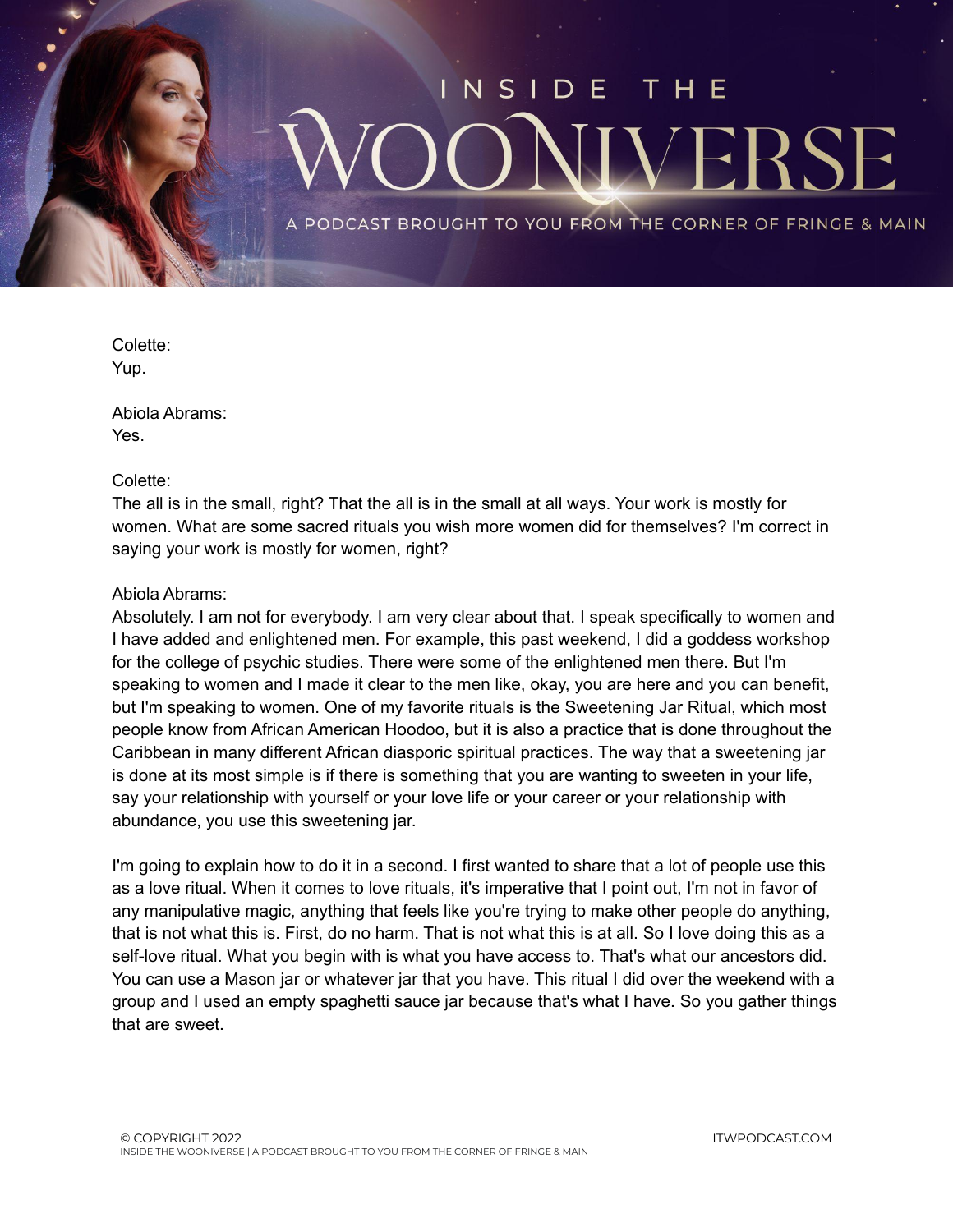### NSI DE VERS

PODCAST BROUGHT TO YOU FROM THE CORNER OF FRINGE & MAIN

The beautiful thing about a lot of this sacred magic is that it is literal. If you want to sweeten the energy, you use honey, which is the nectar of goddess Oshun. You can use brown sugar. With things like honey and sugar, I recommend using honey and sugar that are native to whatever location you are in because the honey is colonized by the local bees and it is more active. The supermarket here where I am, the honey that I got actually was honey from New York. And so I used that. That's where I'm from so it all worked. It all worked together. I also added in my sweetening jar, cinnamon. Cinnamon is a quickening agent. It increases the energy around abundance. And so you can put cinnamon in your wallet, for example, or in your bag. You can use cinnamon sticks. It quickens the energy. It accelerates the energy of abundance. You can use that. I put cookies. I put chocolate in this beautiful ritual along with pieces of paper where you can either create a petition, something that you are calling in, or just a sacred intention.

With the divine, because as quantum physicists say, time is not linear as we think it is, it's all happening simultaneously. You write out statements of gratitude. I'm so happy and so grateful that I feel good about my body. I'm so happy and so grateful that I'm in a loving relationship. I'm so happy and so grateful that my job or my business is thriving. I'm so happy and so grateful that abundance comes to me easily and effortlessly in unexpected ways. You write out these statements and you are then putting them in the sweetening jar and sweetening them with the honey, with the sugar, with the cookies, as I use, with the different elements, whatever it is that you are putting in your sweetening jar. That's the beginning of that ritual, which you can use to sweeten your own self-love or sweeten your love relationship with someone else.

### Colette:

And then, so where do you put this jar? Do you just keep it on in your kitchen? You keep it with you. Where do you put it?

### Abiola Abrams:

If you're an altar person and you're into altars, you can put it on your altar. You can in the new moonlight, this ritual is a wonderful one for the new moon. On the night of a new moon, you can put it out and let it be charged by that energy. You can keep it in the kitchen for a time. There is a wonderful, great ancestor, Zora Neale Hurston who I relate to so much who was an anthropologist who wrote a lot about these practices. She talked about visiting a spiritual doctor who in his kitchen at that time had a huge jar full of the petitions from everyone in the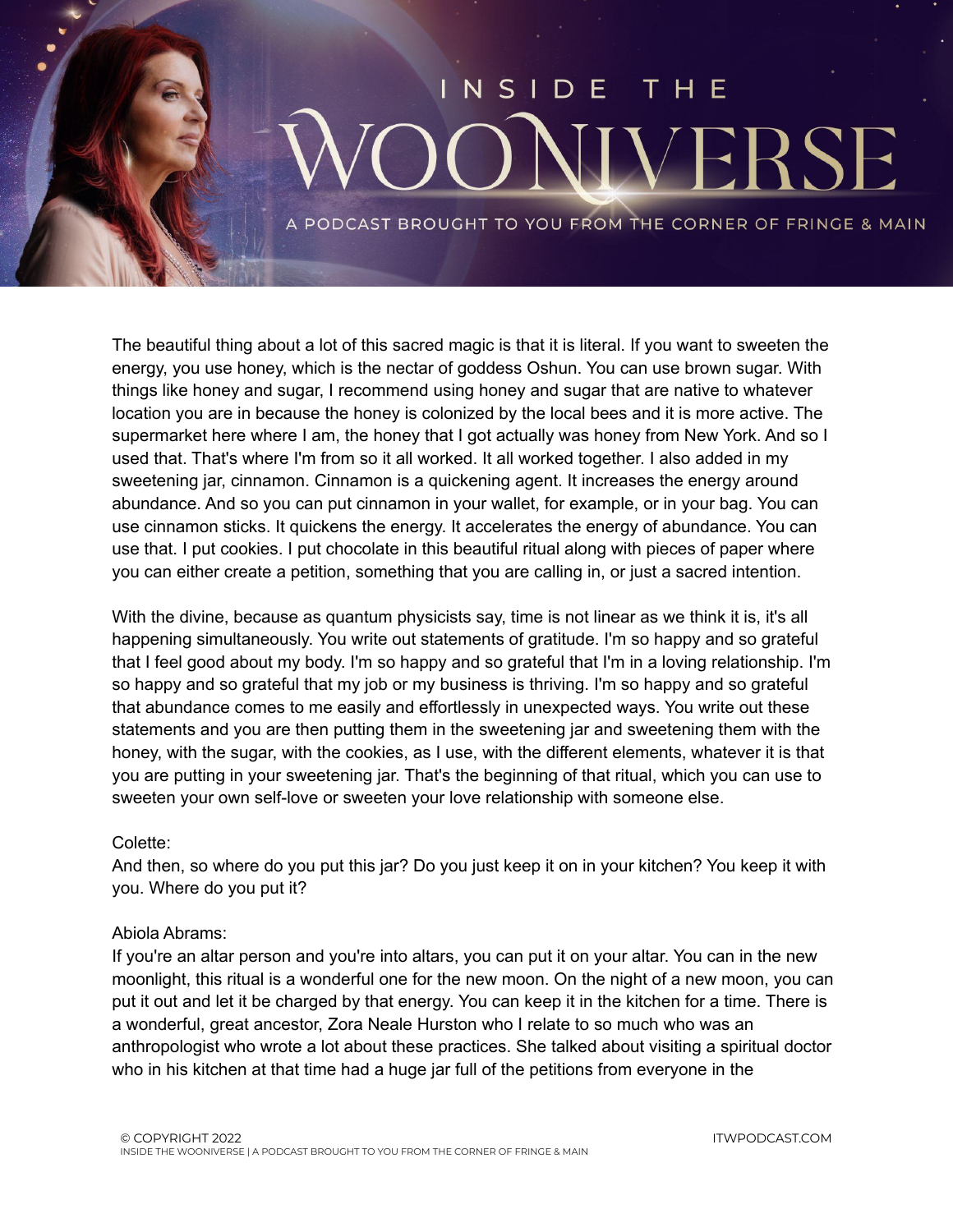

neighborhood with the honey and it was overflowing. You can do any and all of these things with it. You're more intuitive than you think that you are. You have more answers than you think you do.

And so follow what your guidance tells you to do. This may be an eight day ritual. It may be a five day ritual depending on what you feel the prescription is. Or if you're working with a spiritual teacher, what they tell you. For example, one of the goddesses that I was working on this ritual with recently, she said, well, I've got little ones. She's got kids. I was talking about doing it for five days, because five is the number of goddess Oshun. She said, I've got kids. They're going to knock this over. They're going to do all kinds of things with it. I said, then do it as a one day thing and you just do it and then dispose of it. What I call the crossroads of your understanding.

Traditionally, ancestrally, people would go to a crossroads where the roads meet in order to dispose of things in a way that is environmentally friendly, right? You may not have access to a crossroads in Manhattan. Where I live, there's no crossroads where you can go and dispose things, right? Your crossroads could be your garbage disposal. It could be your garbage. It could be whatever it is. Just do it in a way that is environmentally friendly, supportive of your spirit and your spirit guidance and intention is everything. The universe, the divine reads intention.

### Colette:

Right. This is so fascinating. When you dump out the jar, right? Say you're dumping out the jar, is there a specific thing you say with the intention of saying thank you, I am so grateful for this happening in advance? Right? Because you're praising it in advance.

Abiola Abrams: Yes.

### Colette:

Thank you for bringing in the sweetness into my life now, and then you dump it out, do you wash the jar? What do you do with the jar after?

Abiola Abrams:

You are ideally disposing of the whole thing. If you're doing this-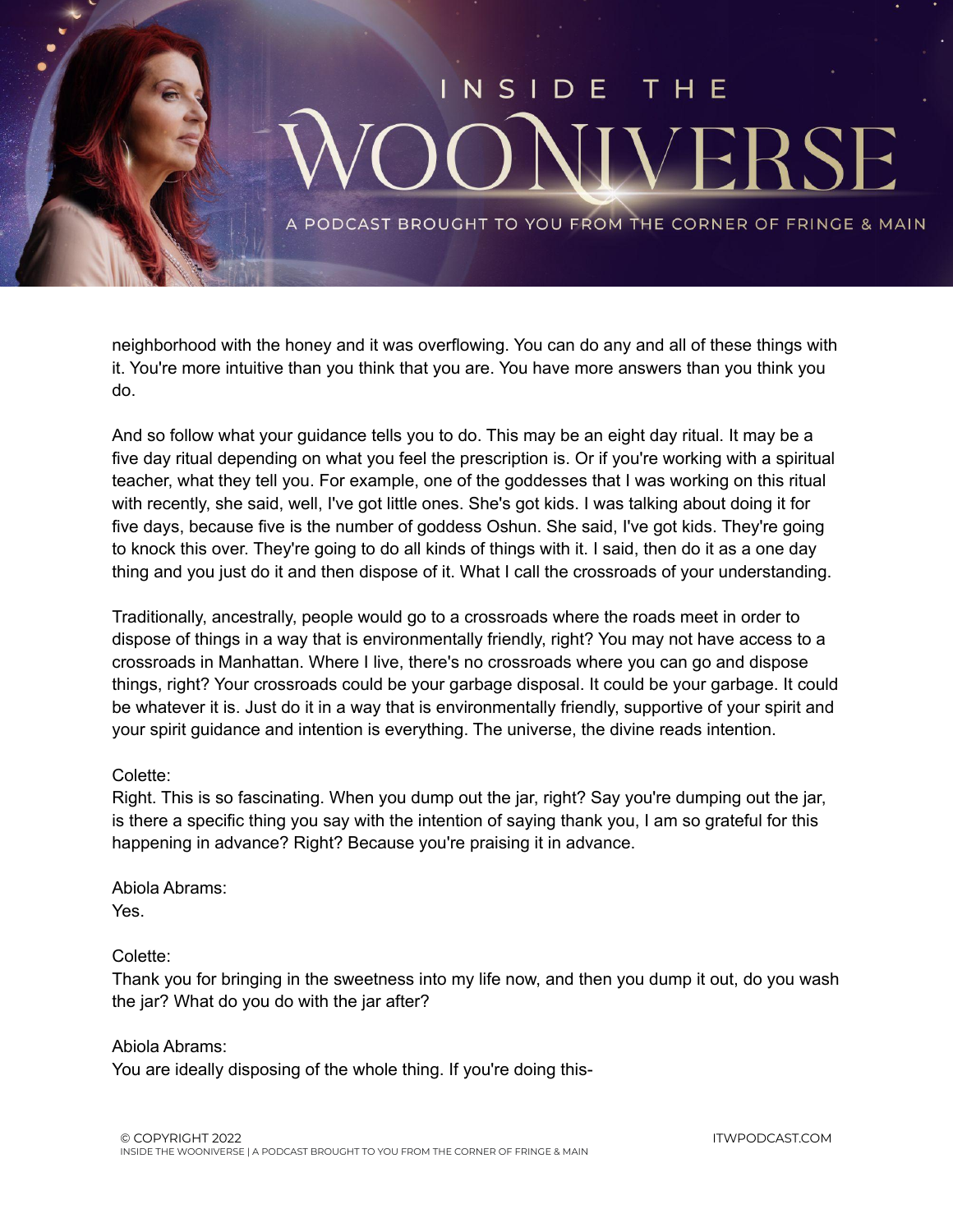

Colette: The whole thing.

### Abiola Abrams:

The whole ritual, yes. You can use, if you've got candles that you can put specifically on top of the jar and burn for five days in a row or however many days, then you do that. You are shaking the jar up every day and giving thanks. The shaking is life force energy. It's your ashe, your prana, chi. It is life force energy. And so then at the end, you would either dispose of the whole jar or you could open the contents, shake it up, blow on it, putting your ashe in it. Depending on specifically what is in alignment with your ritual and dispose of what is inside. You would dispose of the jar as well. The ancestors say dispose of it and don't look back. You would put it at the crossroads of your understanding, which again, depends on where you live. There are things that I have disposed of in Central Park in Manhattan, I will share.

### Colette:

You didn't do that. That's hilarious. Oh my God.

### Abiola Abrams:

But I would not dispose of a jar, for example, in Central Park because it's not environmentally friendly. Right.

### Colette:

I get it. Yes. Oh my gosh. That sounds like a fabulous ritual. I think I want to do that too. We do have local honey in my cupboard, so yay.

Abiola Abrams: Good.

### Colette:

Now what guidance would you give any of our listeners who are finding themselves stuck with creating a life they truly enjoy?

ITWPODCAST.COM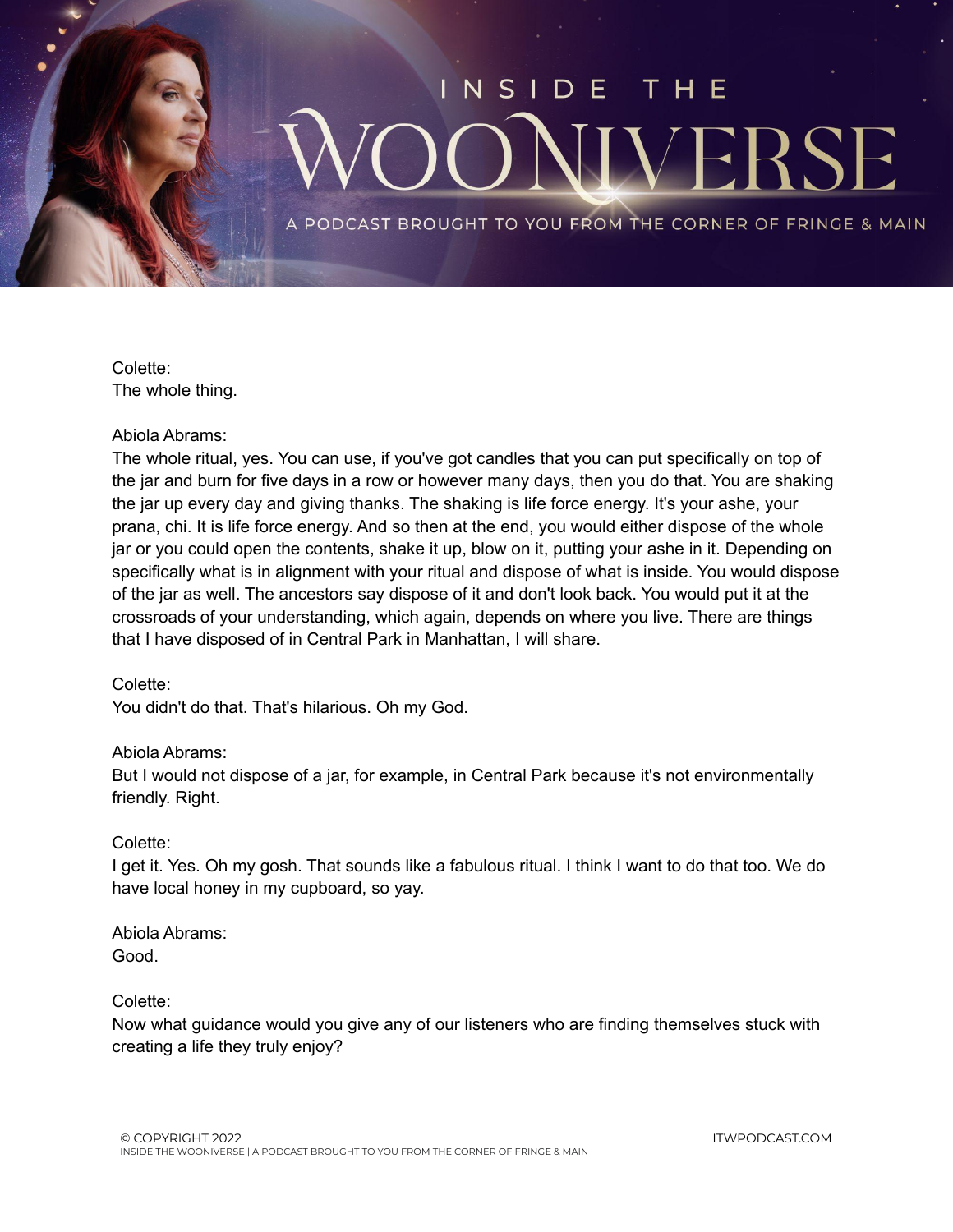# NSIDE **VERS**

PODCAST BROUGHT TO YOU FROM THE CORNER OF FRINGE & MAIN

### Abiola Abrams:

Oh my goodness. I love this question because we all deserve to have a life that we enjoy. I want to say to you, the beautiful humans who would be magnetized to this conversation, whatever it is that is in your heart, you are not too old. It is not too late. This is your moment. You're listening to this right now for a reason. For example, I talked about my mom and the way that she's a writer and you noticed that I said, she has not been published yet because that is a desire that is in her heart. If there is something for you that you feel like, okay, this is a desire that I have. Know that you don't have that desire by accident. Your desire is a creative force. I want to say, particularly, if you spell your name, woman, your desire is a creative force.

We happen to be in possession of the only body part that was created specifically solely for pleasure. That is because our desire creates. Whether or not you ever give birth to a human person, you are a creative force of nature. Your desire creates. The fact that we are able to talk internationally in this way is all based on someone's desire, different people's desire. Someone's desire created this microphone. Someone's desire created the internet. If you have a desire, it's not casual, it's not irrelevant. So you want to, you don't need to see the whole staircase. We just lost Bob Proctor who was one of my spiritual teachers. One of the things that Bob Proctor would say is that if you have a desire and a goal and you already know how to achieve it, how to go about it, then it's too small. It's not that we are dreaming too big. It's that we are dreaming too small.

So magnify whatever it is that is in your heart and begin to move toward your desire in little increments, little steps. As Dr. Martin Luther King said, you don't need to see the whole staircase, just see the step in front of you, and the next step, and the next step, and the next step. And realize that the divine is speaking to you all the time. It's not an accident that you are here listening to this podcast. It's not an accident that I'm shaking you now energetically by the shoulders and I'm saying, come on, you can do it. There's something in your heart that speaks to you that you are being called forward to do. I can't wait to find out exactly what that is for you, each and every one of you.

### Colette:

Wow. That was amazing. I want to underline what you just said about if you knew how to do it, it's too small. The how. Don't you think we get so caught up in the how that we might have this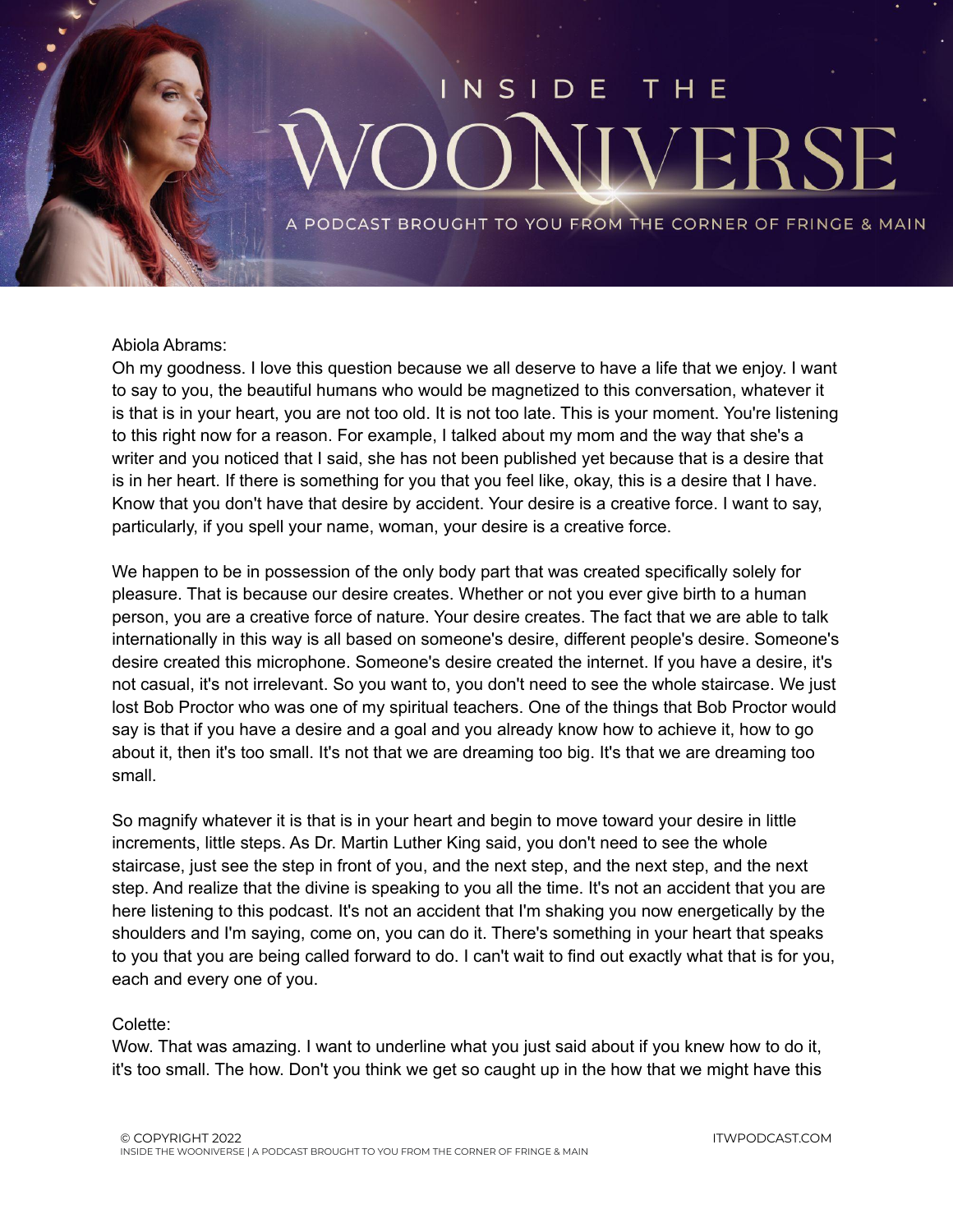

deep desire and think, who am I to have this desire? There's all these question marks about, well, maybe I don't count. Maybe I'm unworthy. I hear that a lot. It's so true what you said, that every single desire is God-given, or God has given, right? Desire is the beginning of creativity. It is the spark of creativity. It itself is not the creativity. It brings about the creation. We don't need to know the how, we just need to know. When we imagine a solution and we don't know how to get there. That's not our job. We just have to keep imagining the solution. I love that. And I love that you stand for that. This is one of the reasons I love your work so much and you're so passionate about it. It's so, so important. So important.

### Colette:

Okay. We're going to take a little a break now. When we come back, we're going to switch gears and enter another dimension of the wooniverse, the tea time after party. So please stay with us. We'll be right back.

### Colette:

Welcome back. I'm your host, Colette Baron-Reid. This is the tea time after party brought to you by Magic Hour Tea. I love their teas and I think you will too. For more information and for 10% off, go to itwpodcast.com/tea.

### Colette:

Okay. We are switching gears and traveling to another dimension of the wooniverse. It's called the tea time after party. This is a place where we're going to kick up the fun. I don't know. We've been having so much fun so far. Abiola, I don't know how we can have even more.

Abiola Abrams: Exactly.

### Colette:

We're here with Abiola Abrams, and joining us now also is my executive producer of INSIDE THE WOONIVERSE, Connie Diletti. Welcome Connie.

Connie Diletti: Hello. It's so amazing to be here with you, ladies.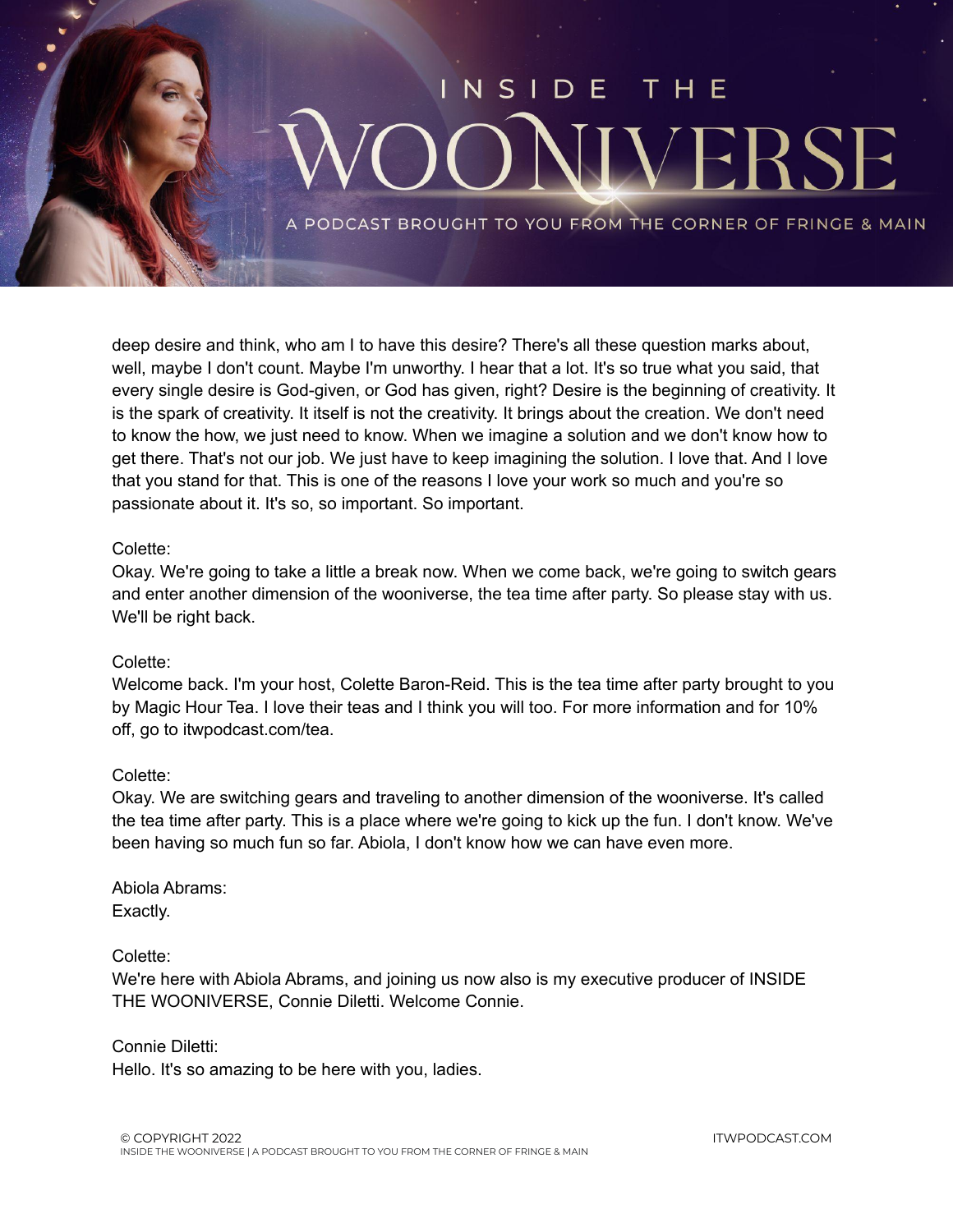

Abiola Abrams: Hello goddess Connie.

Connie Diletti: Hello.

Colette: This is so fun. Okay. Abiola, we have some questions for you. Are you ready?

Abiola Abrams: Well, I have a saying that we say in New York, do you want to hear it?

Colette: Yes.

Abiola Abrams: If you stay ready, you don't have to get ready.

Colette:

Oh, I love that. That's so great. I love it. Oh my gosh. Okay. This is our first question. We've all asked for the universe to show us a sign. What is the wildest sign you have ever received from the universe?

### Abiola Abrams:

Oh, wow. There have been so many, so I don't even know if this is the wildest, but this is just one of them. When I got the nudge, the shake from spirit, from my ancestors, from the divine saying, okay, here is what your next book is going to be about. We want you to share rituals of the African diaspora, our spiritual rituals, and that it needs to be, it's going to be on Hay House. I didn't know any pathway to Hay House except for one of my dear friends. As Colette can tell you, having worked in all kinds of media, as I have as well, you don't pitch your friends. We don't do that ever. You just don't. You just don't do it. I've worked in television. I've worked in film. I've worked in many different kinds of media and you just don't pitch your friends. You just don't. But I felt so strongly that this was, that okay, go talk to Jessica about this. My response was no.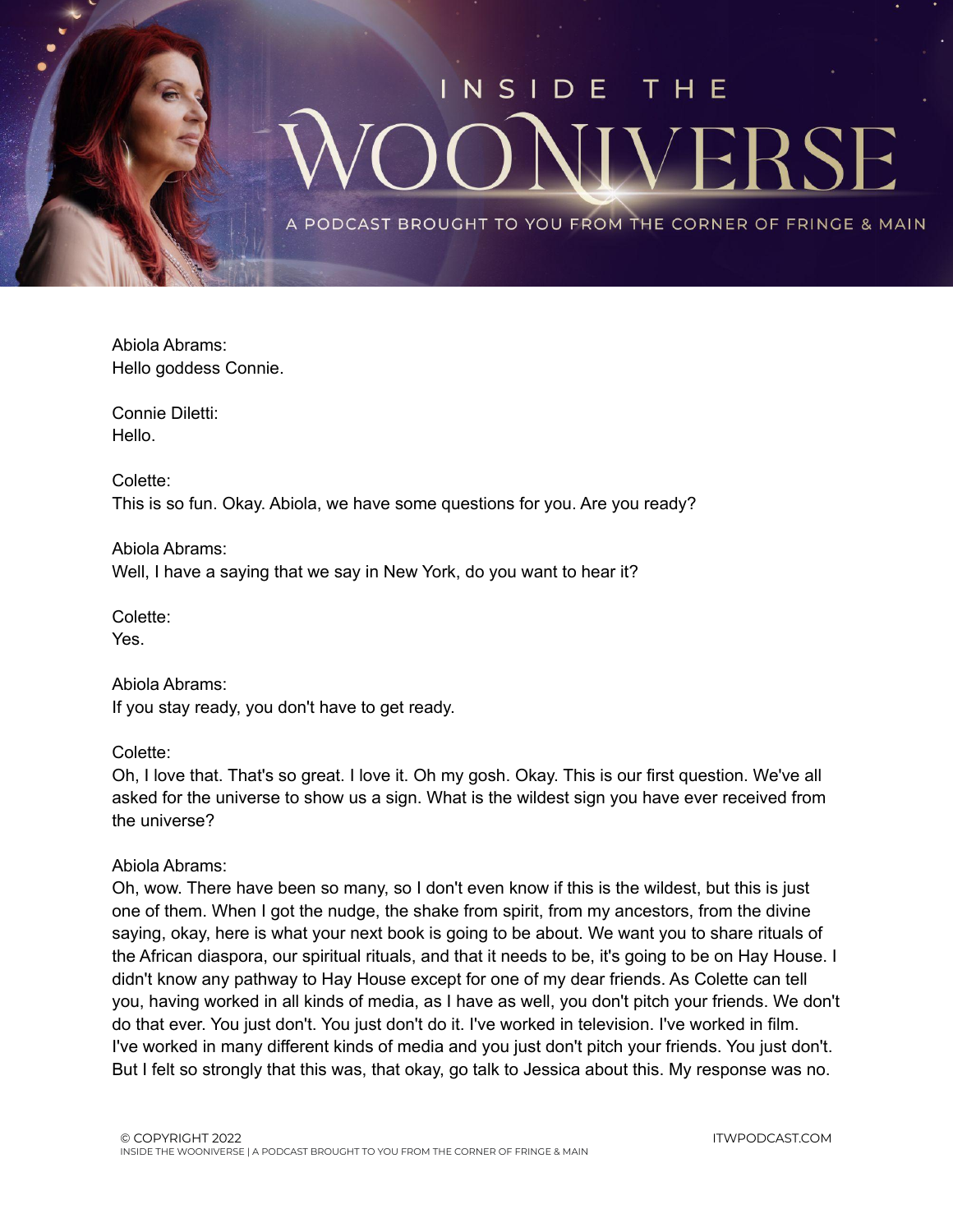

Like as an excellent child, the divine telling me, goddesses telling me, the ancestors telling me, and me being no, no, I don't want to do that. But I don't want to talk to Jessica about this. Then the day when I had summoned my courage to quote William Shakespeare, "Screw your courage to the sticking place and we'll not fail." Which may be a Macbeth quote, which is probably wrong in this instance. But anyway, I got on the phone with my dear friend, goddess Jessica Ortner. She started to share with me an African spiritual ritual that was shared with her by Iyanla Vanzant. I have permission from her to be able to share this story.

It was transformational in her life. She started to share this with me. You cannot make this up. Never in my wildest dreams would I ever think that my beautiful friend, Jessica Ortner who is not of African descent at all, would suddenly start talking to me about an African ritual that was shared with her. West African ritual that was shared with Iyanla Vanzant who is a priestess to her. It was just like, okay. All right. Trust, trust, trust. And so then I spoke to her about this work, and the rest as they say is history.

Connie Diletti: Her story.

Abiola Abrams: It's her story.

Colette: Yes, Connie.

Abiola Abrams:

My editor, she said to me in our first meeting, she said, "I've been watching you for a while." She said to the other editor that we were in a meeting with, she said, "This is the person who I sent you all of her info and said, let's keep an eye on this one and let's figure it out." It was already happening. It was already happening. Again, you don't have to see the whole staircase, just the step in front of you.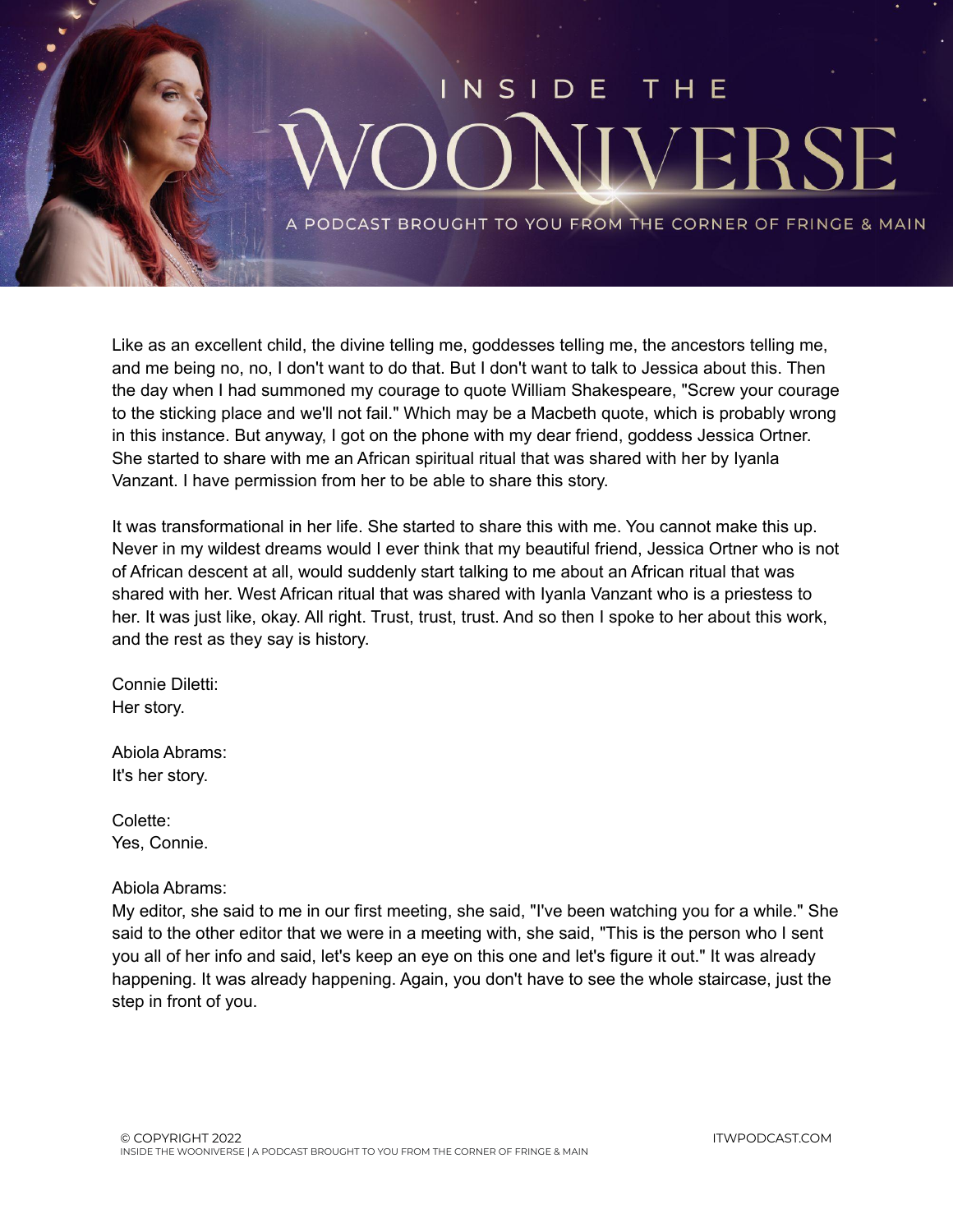

### Colette:

Yep. Just the step in front of you. It's amazing. It's amazing. Okay. Connie, your turn to ask a question.

### Connie Diletti:

Okay. You are so magical. This question is about magic. If you could have a magic power, what would it be? What would you use it for? Maybe if I say an additional magical power.

### Abiola Abrams:

Ooh, yes. I appreciate the revision. That's such a great question. I think that it would be to help others to figure out our own gorgeousness, our own magic, our own beauty, our own sacredness. Kind of what I'm doing now, but to be able to, if you could be able to put hands on someone and have them know it immediately how powerful they are, how special they are, how incredible they are, you know? And they could be able to bring forward their gifts into the world. How much better would this world be?

### Connie:

That's an amazing power. I feel like you already have that. You know?

Abiola Abrams: Yeah. You kind of do.

Colette:

You're kind of describing yourself already.

### Abiola Abrams:

Thank you. Thank you. That's awesome. I'm like, no, don't say that. No. It's my Leo self. I'm like, yeah. No, no. Don't say that. Thank you.

### Colette:

Okay. I'm going to ask the next one. If you could create a magic potion and give it to society, what potion would it be and what would it do?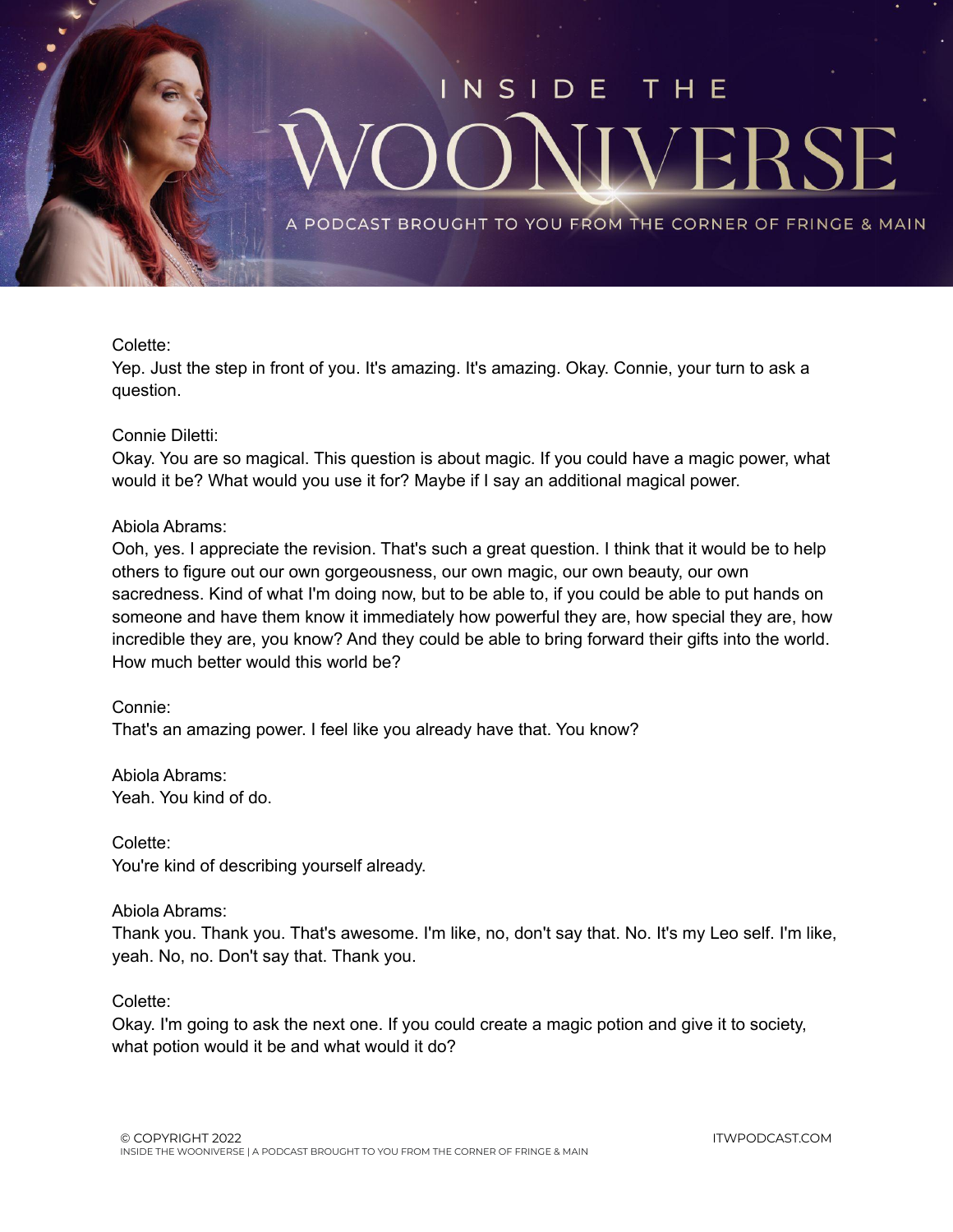

Abiola Abrams:

That's a great one. Oh my goodness. My initial thought of course would be, I don't want anyone to suffer. A potion of non suffering, but then on the other side, then my brain is saying to me and my heart and my soul is saying to me, but what about all of the gifts that we do get from our suffering that you cannot know joy if you don't know the opposite of joy? You cannot know friendship and love if you don't know the absence of that. And so I would think that the magic potion would be us being able to drink it and not know suffering, but maybe we drink the magic potion and we're able to get to the gifts that we could get from our human experiences sooner.

Colette: That's an awesome potion. Faster track so that we don't stay in our suffering.

Abiola Abrams: So that we don't stay in the suffering.

Colette: Don't you think it would help people be less polarizing?

Abiola Abrams: Yes.

Colette:

With each other too. Right? Because I think the whole polarization thing that's going on right now is because of the suffering and people are unable to get to the other side quicker. It just kind of seeps out.

Abiola Abrams: Yes. I change it. Oh wait. No, no. I change my potion.

Colette: Potion 2.0. What's your second potion?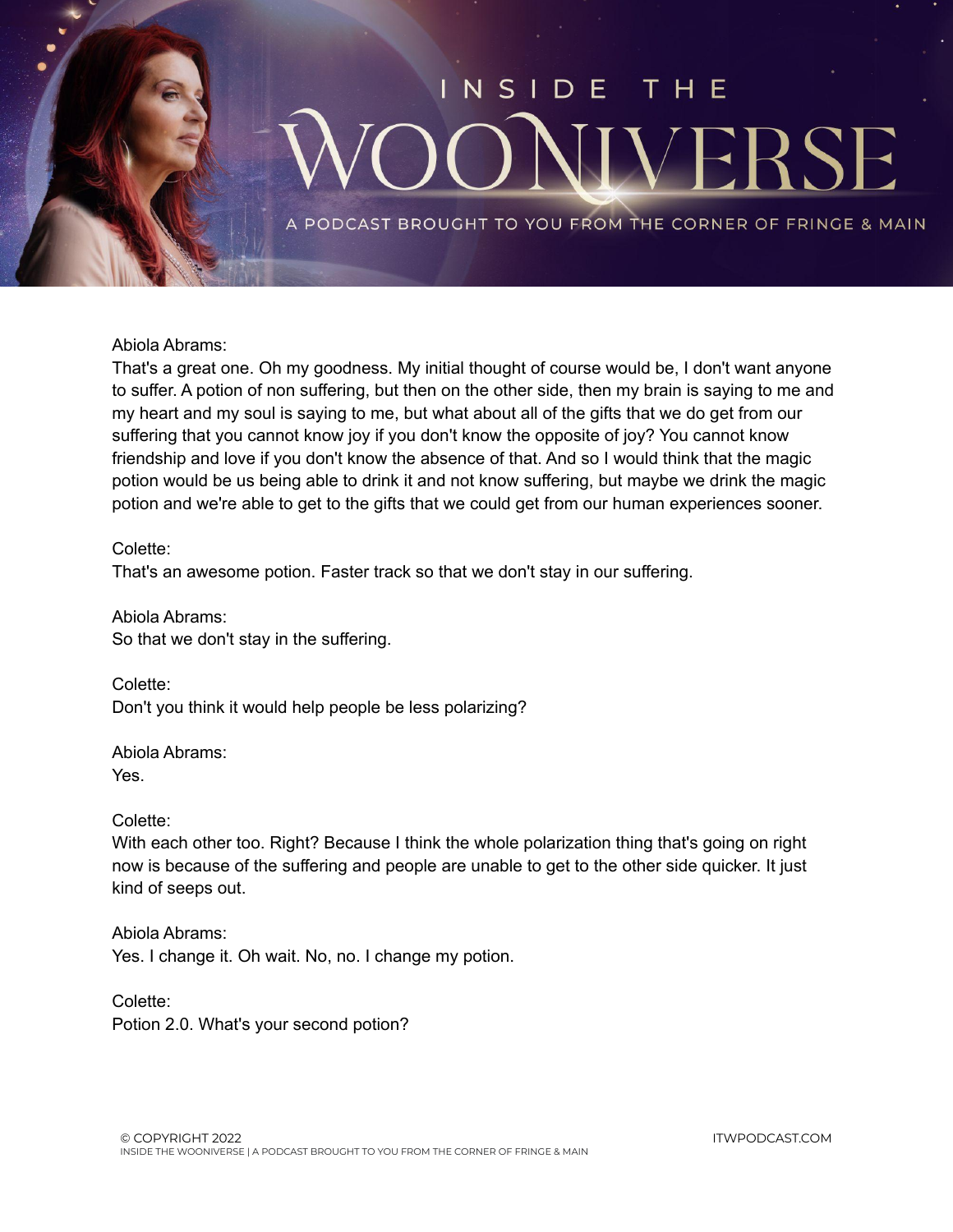

Abiola Abrams:

Potion 2.0, is that we can see the beauty in each other. You know, if we could just see the beauty in each other. See the beauty in each other, then I think that that would shift a lot.

Colette:

I love it. I love that answer. Yeah, potion number one and potion 2.0.

Connie Diletti: Potion 2.0.

### Colette:

Both of them are good. I like them both. Okay. We're going to keep both of them.

Connie:

Okay. I have a question, Abiola. Is there anything that you love doing that just allows you to lose track of time?

### Abiola Abrams:

Oh yes. Oh my goodness. Absolutely. Trash TV, housewives TV. I know the correct answer. I should have said my meditations and my meditation album and all of that. Yeah, yeah, yeah. That's there so obviously meditations and mindfulness and all of that as a spiritual teacher, but then give me some trashy housewives of any county, city, state.

Colette: Oh my God.

Connie Diletti: I hear you. I'm also a fan. So yes. I love it.

Colette: I watch Turkish soap operas.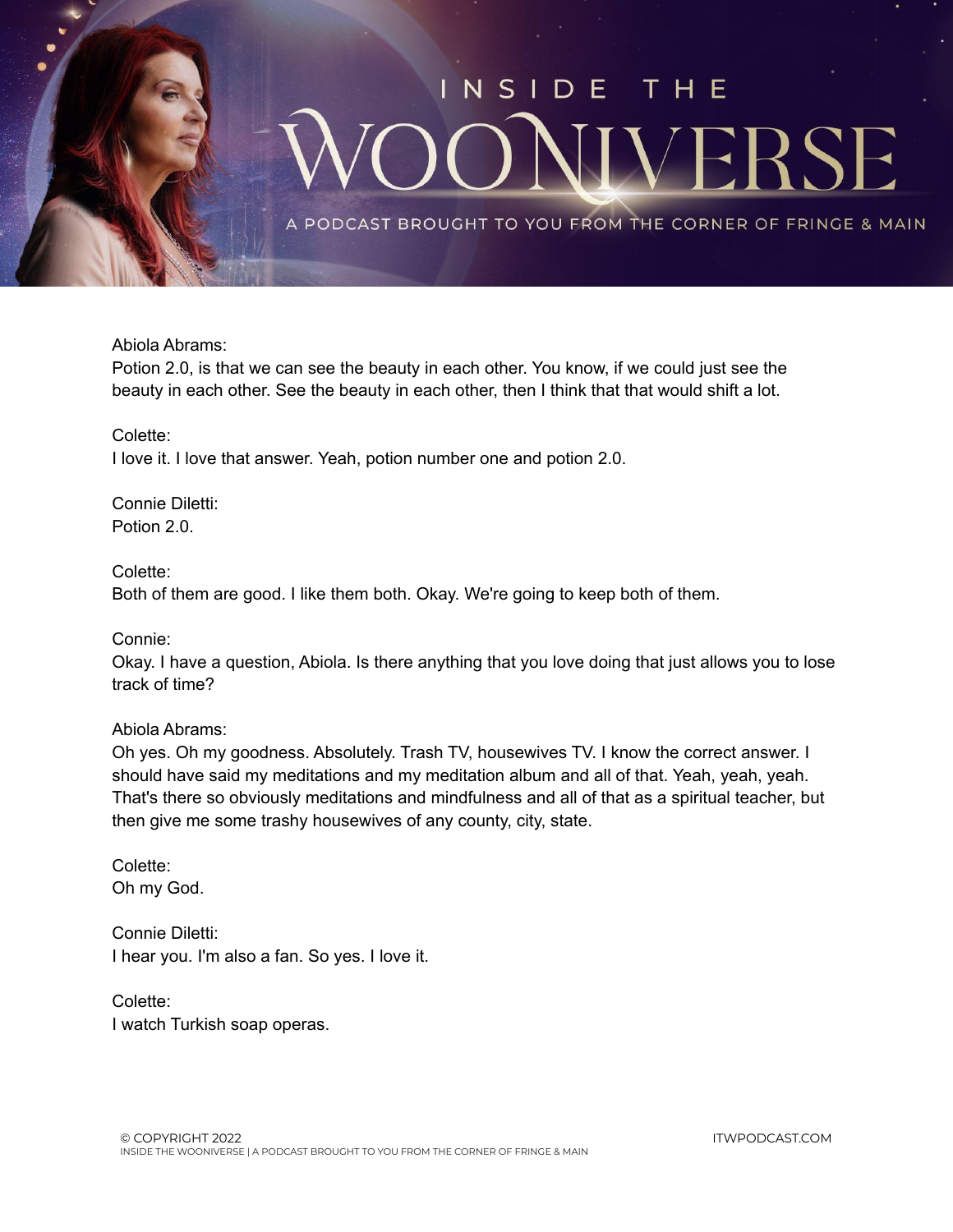

Connie Diletti: Right? Same thing.

Colette: With subtitles. Same thing. Same thing.

Abiola Abrams: I love that. Yes.

Colette:

Okay. Every guardian angel, special guardian angel has a name. Yours is the name of your first pet and the name of the street you grew up on.

Abiola Abrams: Wow.

Colette: What's the name of your first pet?

Abiola Abrams: Okay. Is it my dogs that I grew up with or my kitty cat Annabel that I love and adore?

Connie Diletti: Annabel.

Colette: I think Annabel sounds good.

Abiola Abrams: Okay. All right. So Annabel, let me see. Annabel Springfield, Annabel Springfield.

Colette:

Annabel Springfield is the name of your guardian angel.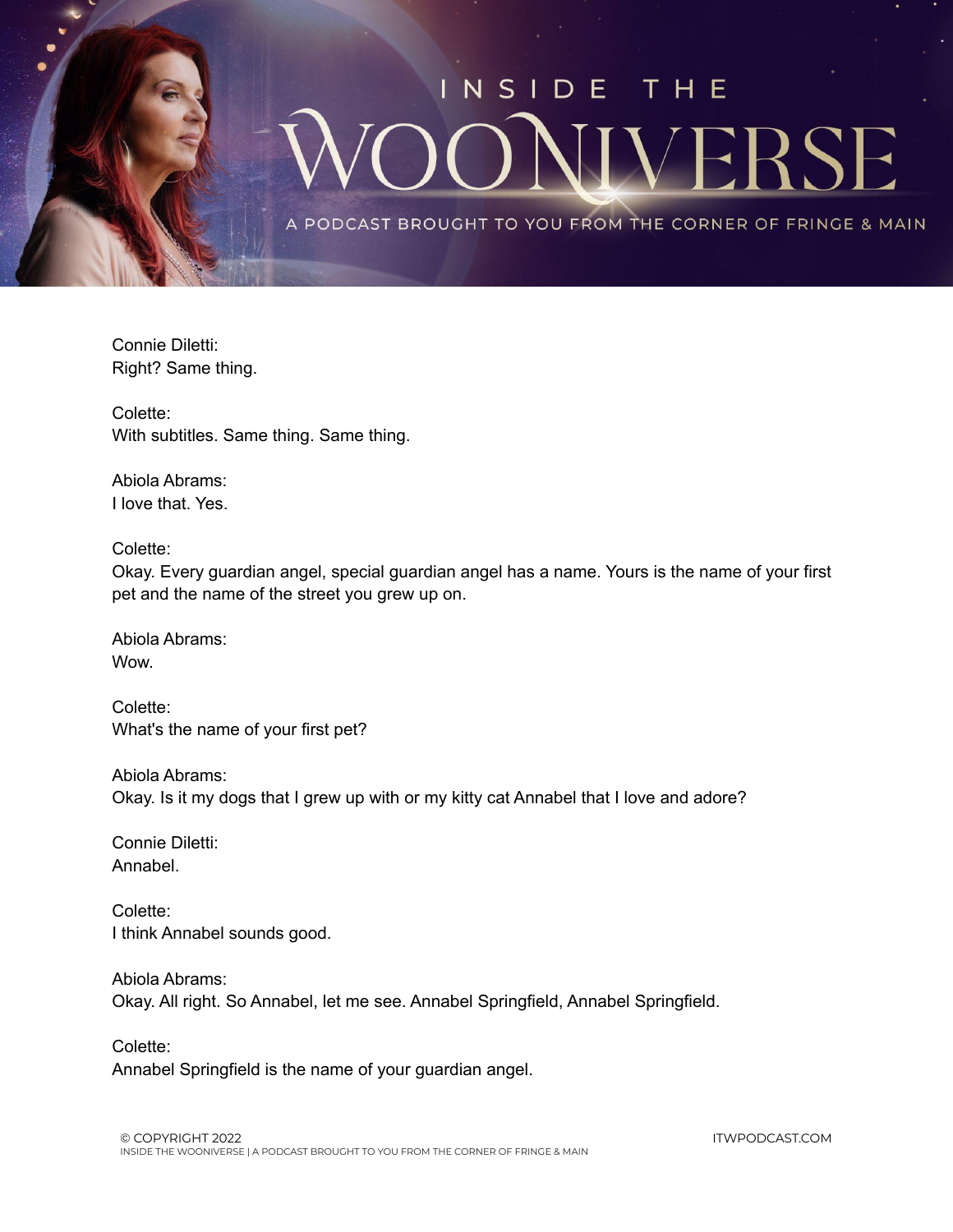

Abiola Abrams: Annabel Springfield. Annabel Springfield. Hello, Annabel Springfield.

Connie Diletti: I love it. I love it.

Colette: I know that's a goofy question, but we like it. Oh my gosh. Any more, Connie?

### Connie Diletti:

One more, Abiola. One more. If you were a type of plant or tree, or flower even, what do you think you would be?

### Abiola Abrams:

A plant, a tree or a flower. I would absolutely be a hibiscus flower. I would be a hibiscus. They are native to Guyana. They bloom. Some of them are edible. I would be a hibiscus. Yes. Hibiscus flowers make me happy. So I would absolutely be a hibiscus.

Connie Diletti: I love that. I love that.

### Abiola Abrams:

There's hibiscus tea as well. It's called sorrel. Everyone who's listening. If you live near Caribbean neighborhood, go into your local Caribbean restaurant and ask for some sorrel. Sorrel, and they will give you some hibiscus, either cold hibiscus juice or some hibiscus tea, sorrel. Okay. It's delicious.

### Colette:

All right. Well, we'll just go do that. I actually have one last question. My question is you meet an extraterrestrial, they want to move to earth. What would you tell them about moving here?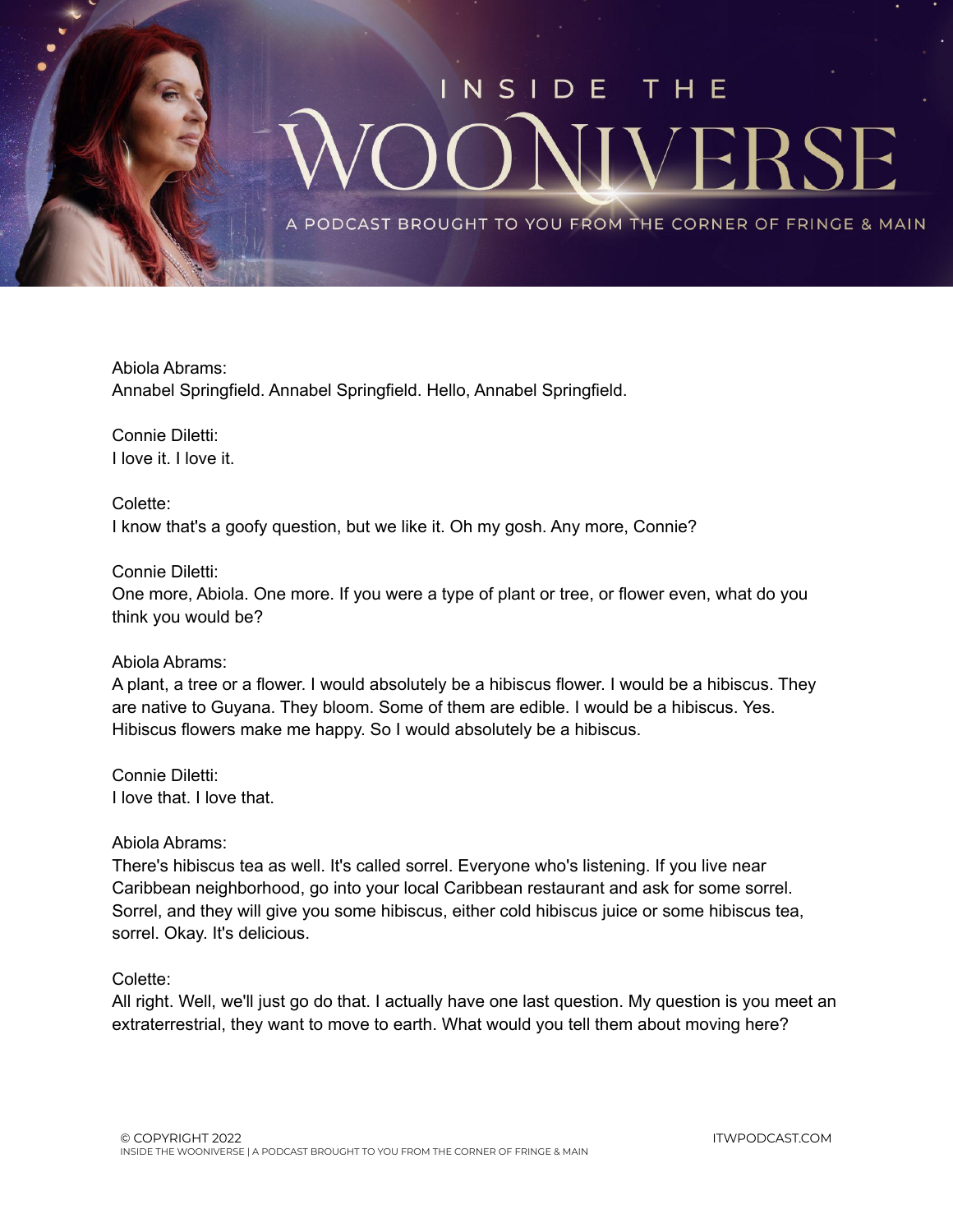

Abiola Abrams:

Okay. So hello, extraterrestrial. Welcome to earth. I'm so happy to meet you. The places where I live tend to be very noisy so I don't know if you want to follow me to Manhattan or to Guyana, but feel free to come on in. The water is fine. You'll fit right in.

Connie Diletti: I love that. They could be very sensitive, hearing sensitive, right?

Abiola Abrams: Yes. They need to know these things. They need to know these things.

### Colette:

Oh, I love it. Well, this was fantastic. So now, let's each pull a card from both our decks because we know they both dance together. Let's ask what did we learn today.

Abiola Abrams: Okay. That's beautiful. Okay.

Colette: The rooster keeps crowing.

Abiola Abrams: Yes. Okay. Let's see what the goddesses are saying.

Colette: I got two stuck together. When you're ready.

Abiola Abrams: All right. So I got one and I'm going to pull a clarifying card. Whoa. Okay. All right.

Colette: You go first.

ITWPODCAST.COM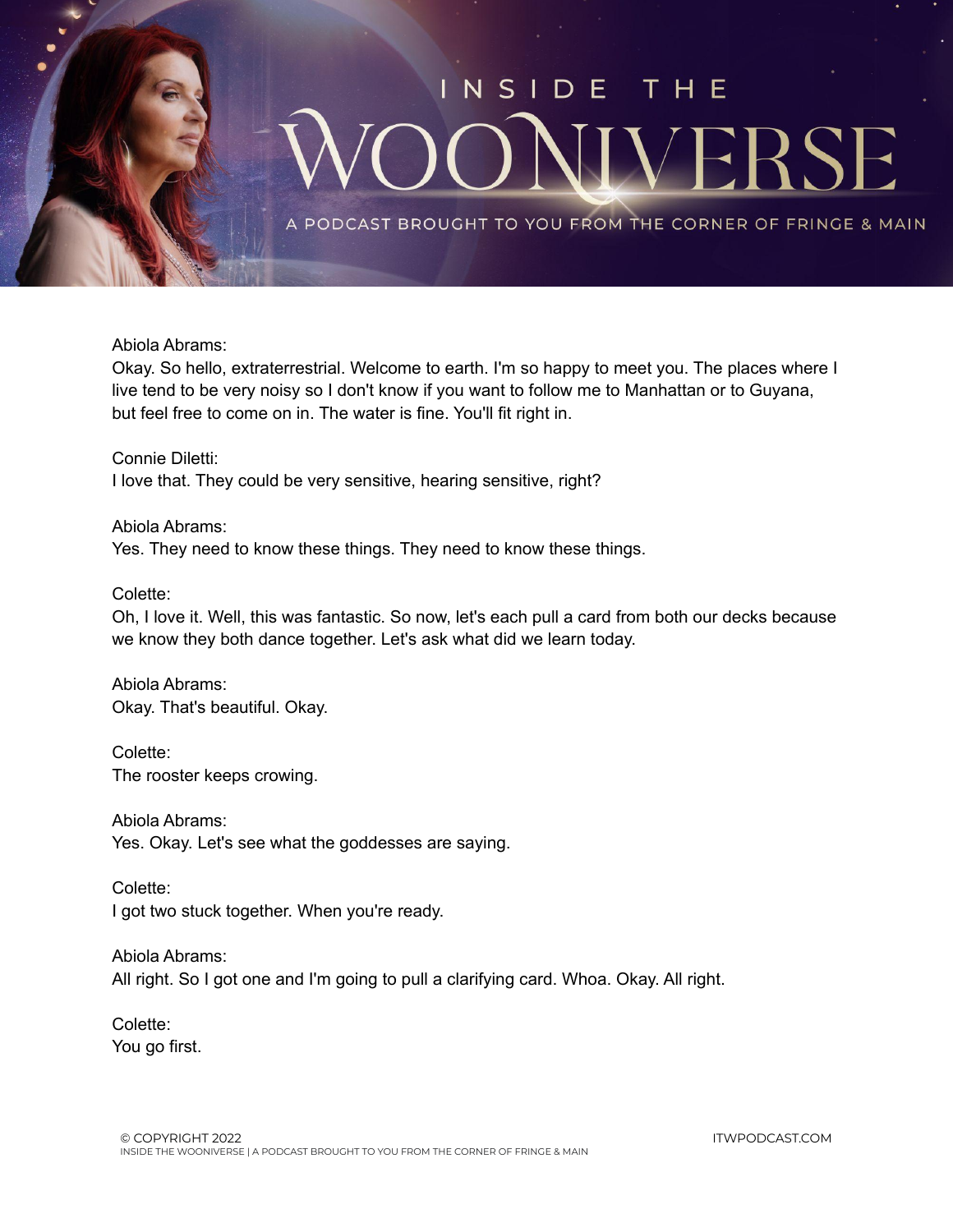### $N$  S I DE VEI 35

PODCAST BROUGHT TO YOU FROM THE CORNER OF FRINGE & MAIN

### Abiola Abrams:

Okay. I've pulled double queens, which in my deck are third eye cards. All about our intuition and our guidance. This is Queen Nandi, Zulu, and Queen Yaa Asantewaa. The message is basically level up, which is what you are doing here with your podcast. Step more firmly into your voice. Everything that we've been talking about, owning your voice, owning who you are, raising your standards for how you show up in the world, which is what you're doing with this podcast. And stop shrinking and hiding. Use your guidance to call you forward. Use your intuition and your spiritual gifts to call you forward.

### Colette:

Oh, that's beautiful. And for all of us to hear that, because that's really what you've been sharing about yourself, your own journey. This is really an embodiment of your journey as well and the invitation for us to follow in those footsteps, in your footsteps. My cards came together, they were stuck together. The first card that came out was loyal heart, about being loyal to your integrity, being loyal to who you love, be loyal to the highest good, right? That loyalty that you give is where your attention goes. Be loyal to that. That spell casting that you talked about. Every word casts a spell and be loyal to be in alignment is really what it is. And then beside it was new life.

The second card represents teachability. It's new life. It's saying don't be arrogant. You don't know everything. And that when you're being offered something, just like how you offered your beautiful book to everybody, to a diverse audience, right? You're saying, hey, everybody, come learn, come and learn. You don't know. Be humble in life, period. Be teachable, be humble, walk softly, and stay true to yourself. And you've done that. You've done that your whole life. I'm grateful that you came today to be on this podcast. I think that those two card danced well with yours.

### Abiola Abrams:

They did. Thank you so much. It's so beautiful. That is so beautiful. Yes. I love when our cards get to dance together and we get to dance together energetically as well.